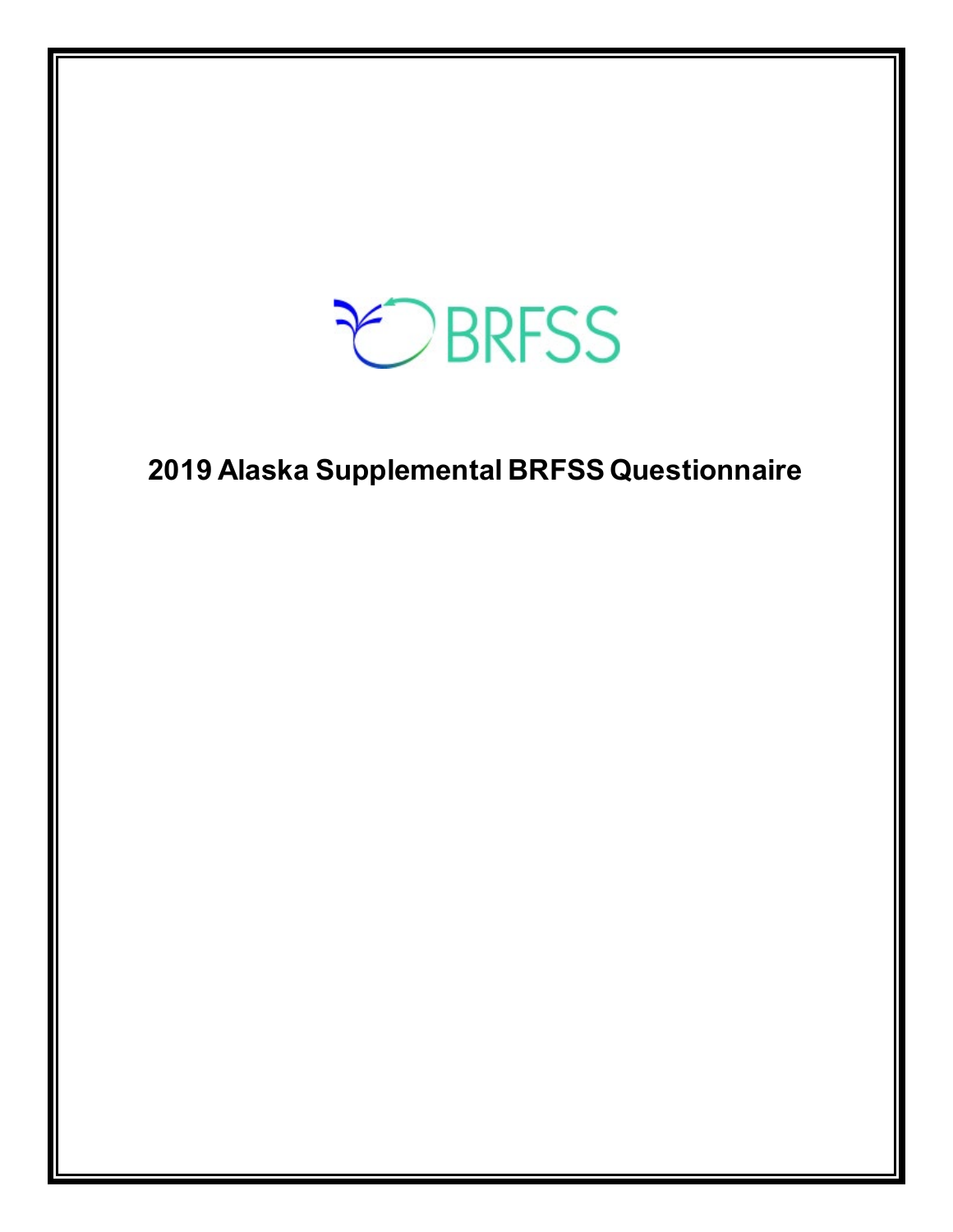

#### **2019 Questionnaire**

#### <span id="page-1-0"></span>**Table of Contents**

*Important Note: A new contractor (ICF Macro) began collecting Alaska BRFSS data in 2019. The response format was different than expected once data was received. Primarily, one-digit fields were recorded as 2-digit fields. Data had to be transformed to match previous and later years of data collection. For instance, a response set of (01 Yes, 02 No, 97 Don't Know/Not sure, and 99 Refused) was corrected to (1 Yes, 2 No, 7 Don't know/Not sure, and 9 Refused). The questionnaire reflects the corrected response set.*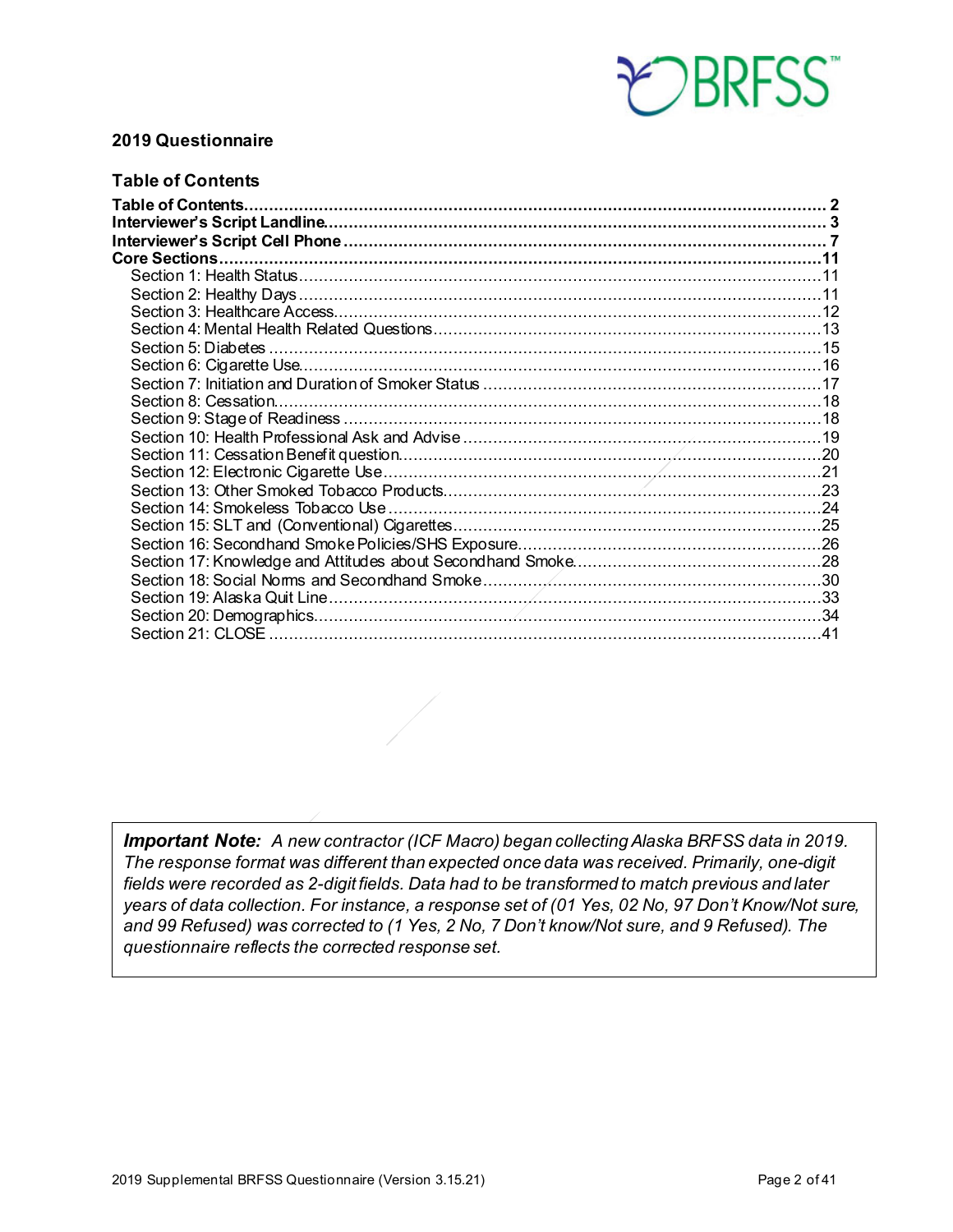

### <span id="page-2-0"></span>**Interviewer's Script Landline**

**INT01.** Hello, I am calling for the [HEALTHDEPT]. My name is \_\_\_\_\_\_\_\_\_\_\_\_\_\_\_. We are gathering information about the health of [STATE] residents. This project is conducted by the health department with assistance from the Centers for Disease Control and Prevention. Your telephone number has been chosen randomly, and I would like to ask some questions about health and health practices. This call may be monitored or recorded for quality control.

Is this \$N? **[CTELENM1]**

**INTERVIEWER NOTE:** IF NO: Thank you very much, but I seem to have dialed the wrong number. It's possible that your number may be called at a later time.

- 01 Yes Continue
- 10 Callback
- 20 Refusal
- D3 Answering Machine<br>B2 Busv
- **Busy**
- DA Dead Air
- HU Hang Up
- NA No Answer
- NW Non-Working Number

**INT02.** Hello, I'm calling from ICF for the [STATE] State Department of Health and the Centers for Disease Control and Prevention. We are gathering information about the health of [STATE] residents. This call may be monitored or recorded for quality control. When we called previously the computer randomly selected the [HGENDER] 18 years of age or older in the household with the next birthday to be interviewed.

May I please speak to him/her?

1 Selected on the line

**HS1.** Is this a private residence? **[PVTRESD1]**

**READ IF NECESSARY**: By private residence, we mean someplace like a house or apartment.

**INTERVIEWER NOTE**: Private residence includes any home where the respondent spends at least 30 days including vacation homes, RVs or other locations in which the respondent lives for portions of the year.

> 1 Yes 2 No 3 No, this is a business **STOP**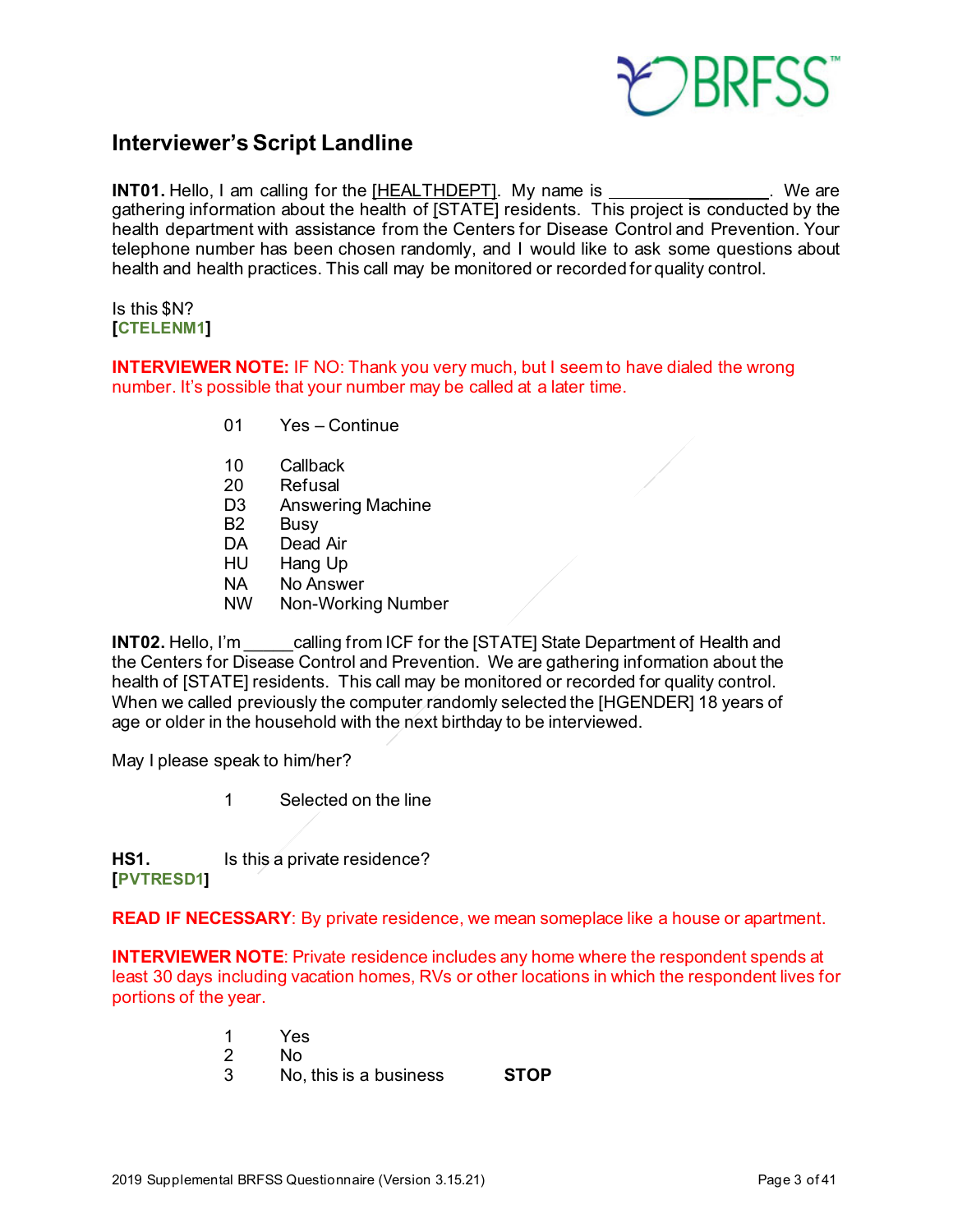

[ASK IF HS1=2] **COLLEGE.** Do you live in college housing? **[COLGHOUS]**

**READ ONLY IF NECESSARY:** BY COLLEGE HOUSING WE MEAN DORMITORY, GRADUATE STUDENT OR VISITING FACULTY HOUSING, OR OTHER HOUSING ARRANGEMENT PROVIDED BY A COLLEGE OR UNIVERSITY.

**INTERVIEWER NOTE:** IF NO, PROBE TO FIND OUT IF BUSINESS OR GROUP HOME.

1 Yes

2 No – Business **STOP**

- $No$  Group Home
- 7 DON'T KNOW / NOT SURE **STOP**
- 9 REFUSED **STOP**

[ASK IF SAMPTYPE=1] **STRES.** Do you currently live in [STATE]? **[STATERE1]**

|    | Yes |             |
|----|-----|-------------|
| -2 | No. | <b>STOP</b> |

7 DON'T KNOW / NOT SURE **STOP**  $REFUSED$ 

[ASK IF HS1=1 or COLLEGE=1] **HS2.** Is this a cell phone? **[CELPHONE]**

**READ IF NECESSARY**: By cell phone we mean a telephone that is mobile and usable outside your neighborhood.

**INTERVIEWER NOTE**: Telephone service over the internet counts as landline service (includes Vonage, Magic Jack and other home-based phone services).

- 1 Yes, it is a cell phone **STOP**
- 2 Not a cell phone

[ASK IF COLLEGE=01 AND HS2=2] **ADULT.** Are you 18 years of age or older? **[LADULT1]**

> 1 Yes  $STOP$

[ASK IF COLLEGE=01 AND HS2=02 AND ADULT=1] **SEX1.** Are you male or female? **[COLGSEX]**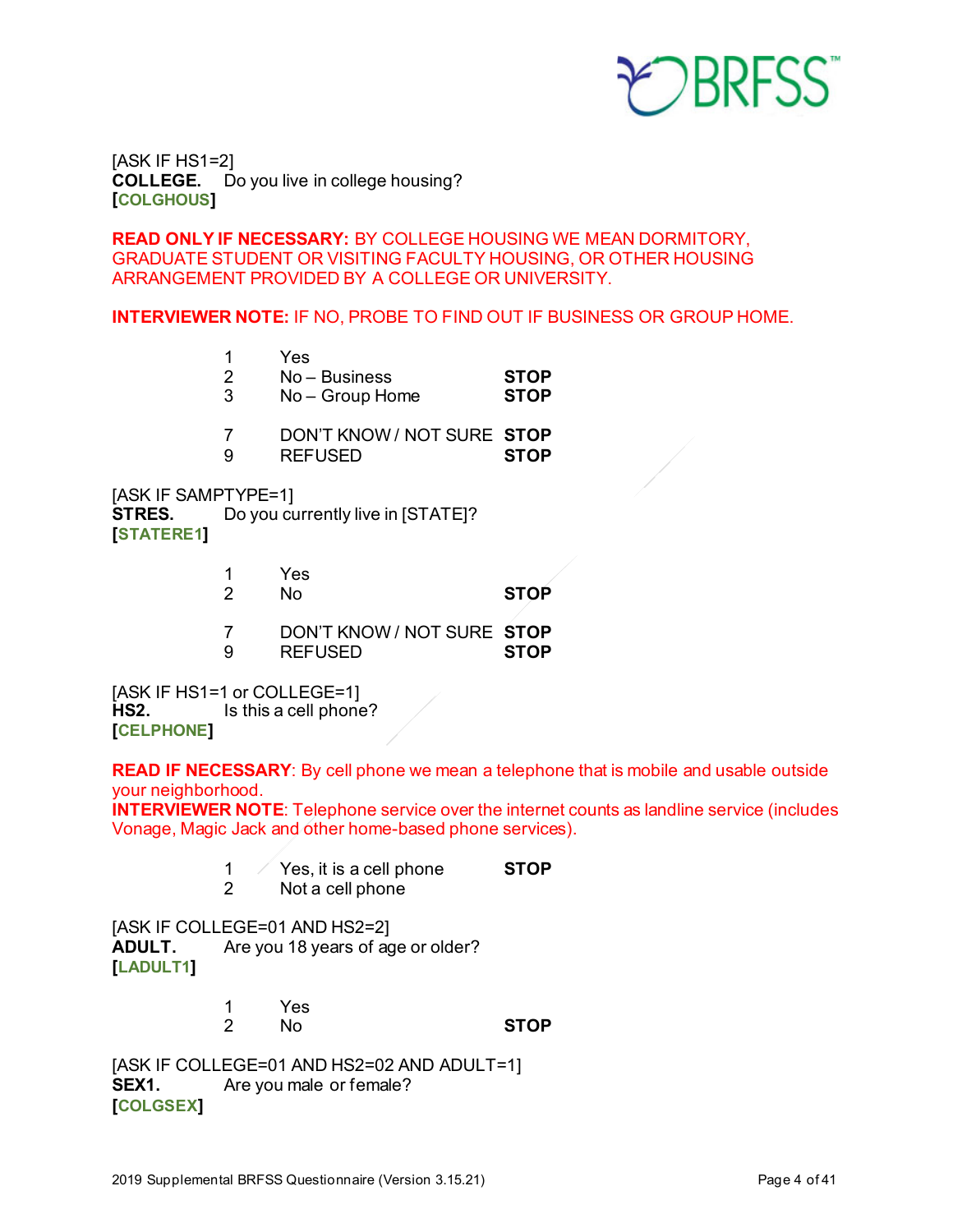

- 1 Male
- 2 Female
- 7 DON'T KNOW / NOT SURE **STOP**
- 9 REFUSED **STOP**

#### [ASK IF HS1=1 AND HS2=2]

**ADULTS.** I need to randomly select an adult who lives in your household to be interviewed. Excluding adults living away from home, such as students away at college, how many members of your household, including yourself, are 18 years of age or older? **[NUMADULT]**

RANGE 0-18 [NUMBER BOX] **STOP IF 0**

[ASK IF ADULTS=1] **ONEADULT.** Are you the adult?

- 1 Yes
- 2 No

[ASK IF ONEADULT=1] **ASKGENDR.** Are you male or female? **[LANDSEX]**

- 1 Male<br>2 Fema
- **Female**
- 7 DON'T KNOW / NOT SURE **STOP**
- $REFUSED$

#### [ASK IF ONEADULT=2]

**GETADULT.** May I speak with the [IF ASKGENDR=01 INSERT "him"; IF ASKGENDR=02 INSERT "her"]?

- 1 Yes, adult coming to the phone [GO TO INT01]<br>2 No. not here ITERM AS CALL BACKI
- No, not here [TERM AS CALL BACK]

[ASK IF ONEADULT=1]

**YOU.** Then you are the person I need to speak with.

1 Continue

[ASK IF ADULTS > 1] **MEN.** How many of these adults are men? **[NUMMEN]**

RANGE 0-[ADULTS] [NUMBER BOX]

[ASK IF ADULTS > 1] **NWOMEN.** CALCULATE NWOMEN=ADULTS MINUS MEN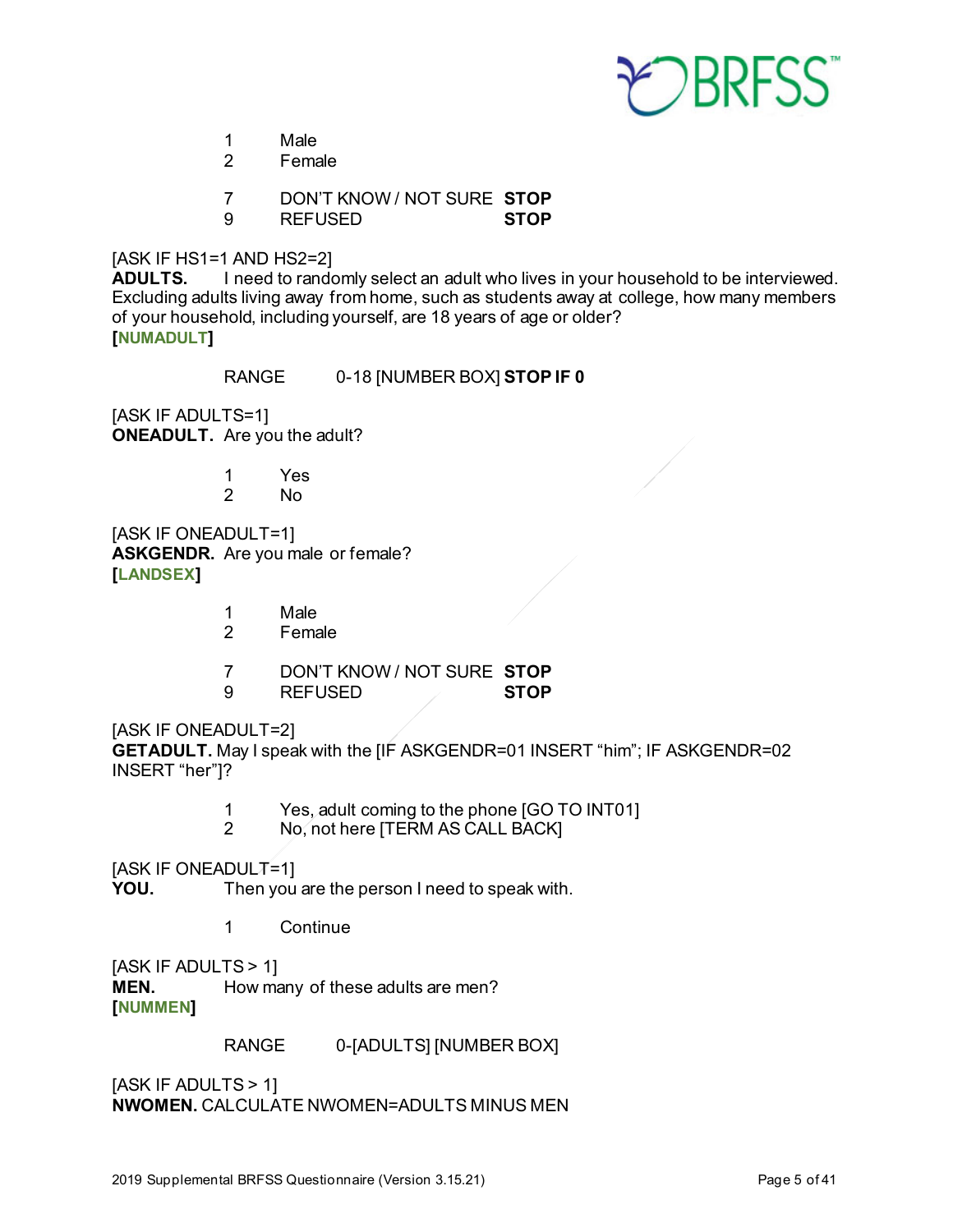

[ASK IF NWOMEN>0] **WOMEN.** So the number of women in the household is [NWOMEN]. **[NUMWOMEN]**

Is that correct?

- 1 Yes<br>2 No M
- No [GO BACK TO ADULTS]

[ASK IF ADULTS>=1] **RSA.** System Generated Variable: Randomly Selected Adult

- 01 Oldest Female
- 02 2nd Oldest Female
- 03 3rd Oldest Female
- 04 4<sup>th</sup> Oldest Female
- 05 5<sup>th</sup> Oldest Female
- 06 6<sup>th</sup> Oldest Female<br>07 7<sup>th</sup> Oldest Female
- 7<sup>th</sup> Oldest Female
- 08 8th Oldest Female
- 09 9<sup>th</sup> Oldest Female<br>11 Oldest Male
- Oldest Male
- 12 2nd Oldest Male
- 13 3rd Oldest Male
- 14 4th Oldest Male
- 15 5th Oldest Male
- 16 6th Oldest Male
- 17  $7<sup>th</sup>$  Oldest Male<br>18  $8<sup>th</sup>$  Oldest Male
- 8<sup>th</sup> Oldest Male
- 19 9<sup>th</sup> Oldest Male
- 20 No respondent selected<br>21 Male
- Male
- 22 Female

#### **GENDER.** Is the adult a man or a woman?

- $21$  Male
- 22 Female

#### [ASK IF ADULTS>1 AND SAMPTYPE=1]

**NBIRTH.** The person in your household that I need to speak with is [RSA]. Are you the [RSA] in this household?

- 1 Yes, male<br>2 Yes. fema
- Yes, female
- 3 No, adult coming to the phone
- 4 No, adult not available at this time. [SUSPEND AND SCHEDULE A CALL BACK]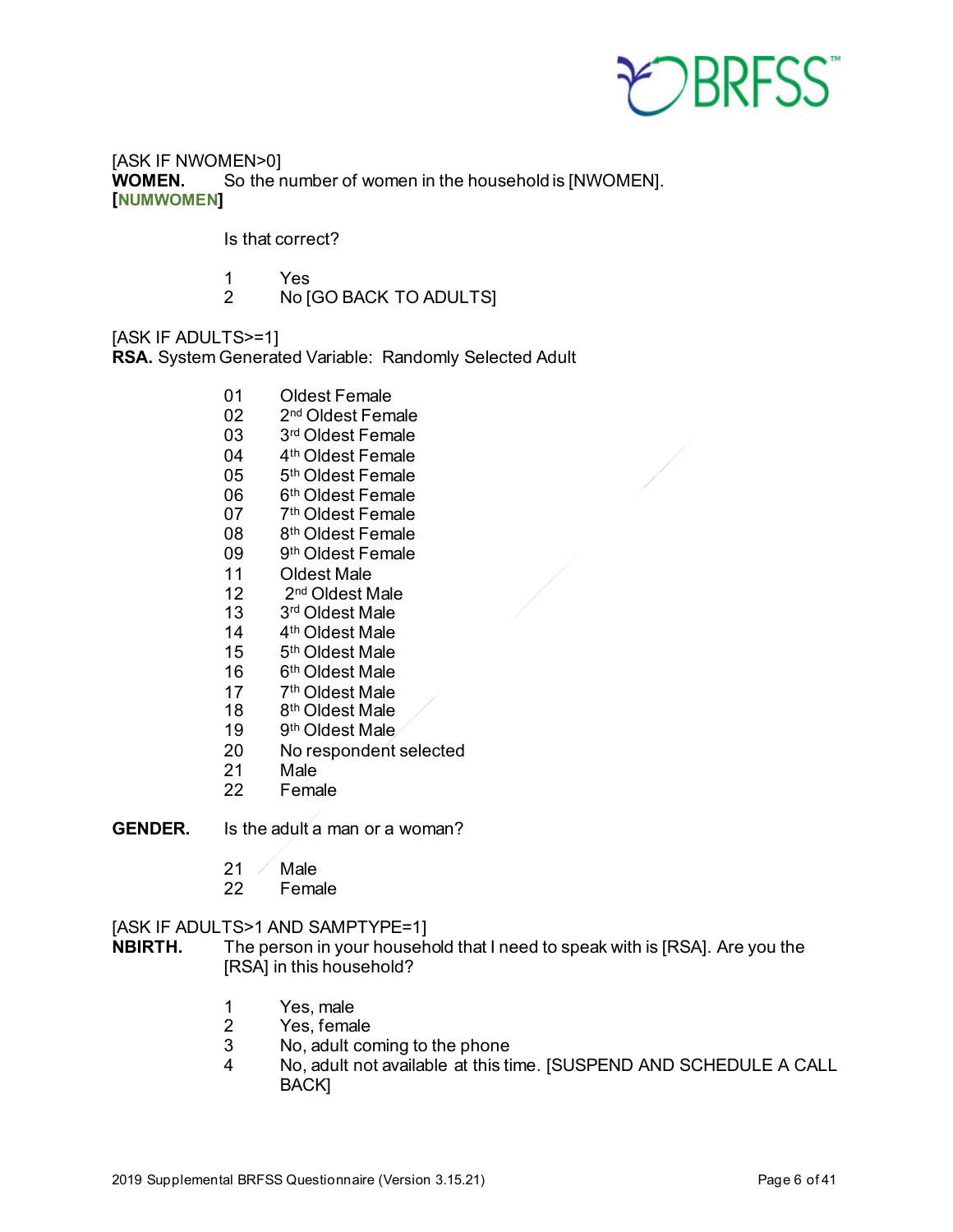

#### [ASK IF (RSA=01-09 AND NBIRTH=1) OR (RSA=11-19 AND NBIRTH=2)]

**NBIRTHCK.** I'm sorry. The selected person in the household is [RSA] and you have just told me you are [IF NBIRTH=01 INSERT "Male"] [IF NBIRTH=02 INSERT "Female"]. I must correct this inconsistency.

1 Go Back [GO TO NBIRTH]

#### [ASK IF GETADULT=1 OR NBIRTH=3]

**NEWADULT.** Hello, I am calling for the [HEALTHDEPT]. My name is We are gathering information about the health of [STATE] residents. This project is conducted by the health department with assistance from the Centers for Disease Control and Prevention. Your telephone number has been chosen randomly, and I would like to ask some questions about health and health practices. This call may be monitored or recorded for quality control.

1 Continue

#### [ASK IF SAMPTYPE=1]

YOURTHE1. I will not ask for your last name, address, or other personal information that can identify you. You do not have to answer any question you do not want to, and you can end the interview at any time. Any information you give me will not be connected to any personal information.If you have any questions about the survey, please call [DEPTPHONE].

- 1 Person Interested, Continue<br>2 Go back to Adults question.
- 2 Go back to Adults question. **WARNING:** A NEW RESPONDENT WILL BE SELECTED AND YOU NEED A SUPERVISORS PASSWORD TO CONTINUE [GO BACK TO ADULTS]

### <span id="page-6-0"></span>**Interviewer's Script Cell Phone**

#### [ASK IF SAMPTYPE=2]

**INT01.** Hello, I am calling for the [HEALTHDEPT]. My name is  $\qquad \qquad$  . We are gathering information about the health of [STATE] residents. This project is conducted by the health department with assistance from the Centers for Disease Control and Prevention. Your telephone number has been chosen randomly, and I would like to ask some questions about health and health practices. This call may be monitored or recorded for quality control.

Is this a safe time to talk with you?

**INTERVIEWER NOTE:** IF NO: Thank you very much. We will call you back at a more convenient time

- 01 Yes Continue
- 02 No Not a safe time [GO TO CALL BACK SCREEN]
- 10 Callback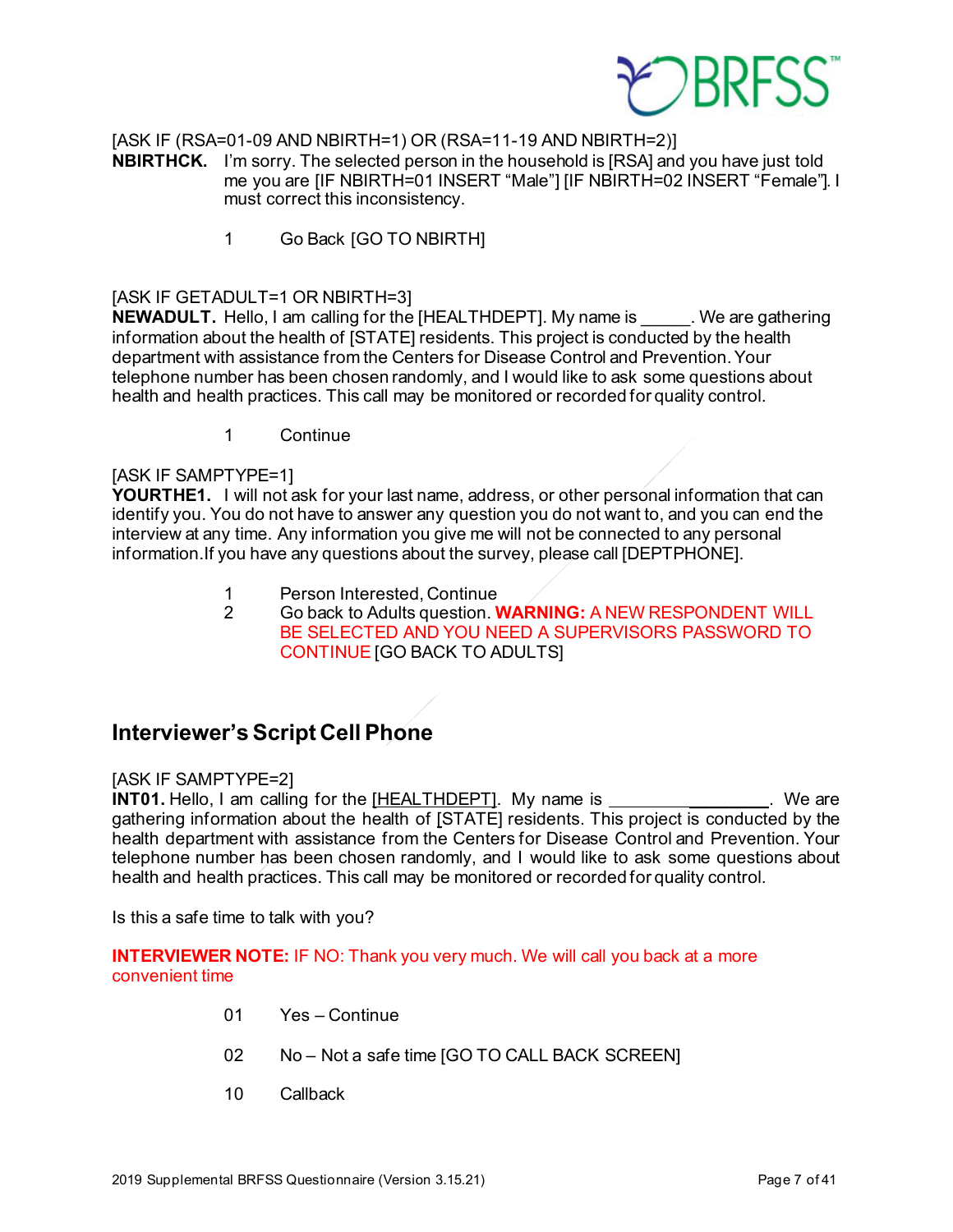

- 20 Refusal
- D3 Answering Machine<br>B2 Busv
- B2 Busy<br>DA Dead
- Dead Air
- HU Hang Up
- NA No Answer
- NW Non-Working Number

[ASK IF INT01=01] **PHONE.** Is this \$N? **[CTELNUM1]**

#### **INTERVIEWER NOTE:** PLEASE CONFIRM NEGATIVE RESPONSES TO ENSURE THAT RESPONDENT HAS HEARD AND UNDERSTOOD CORRECTLY.

- 1 Yes
	- 2 No **STOP**
- 3 Not a safe time/driving [GO TO TERM]
- 7 DON'T KNOW / NOT SURE
- 9 REFUSED

[ASK IF PHONE=1,7,9] **CELLFON2.** Is this a cell phone? **[CELLFON5]**

**READ IF NECESSARY**: By cell phone we mean a telephone that is mobile and usable outside your neighborhood.

**INTERVIEWER NOTE**: Telephone service over the internet counts as landline service (includes Vonage, Magic Jack and other home-based phone services).

- 1 Yes
	- 2 No **STOP**
- $3 \times$  Not a safe time / driving [GO TO TERM]
- 7 DON'T KNOW / NOT SURE **STOP**
- $REFUSED$

[ASK IF CELLFON2=1] **CADULT.** Are you 18 years of age or older? **[CADULT]**

> 1 Yes 2 No **STOP**

[ASK IF CADULT=1]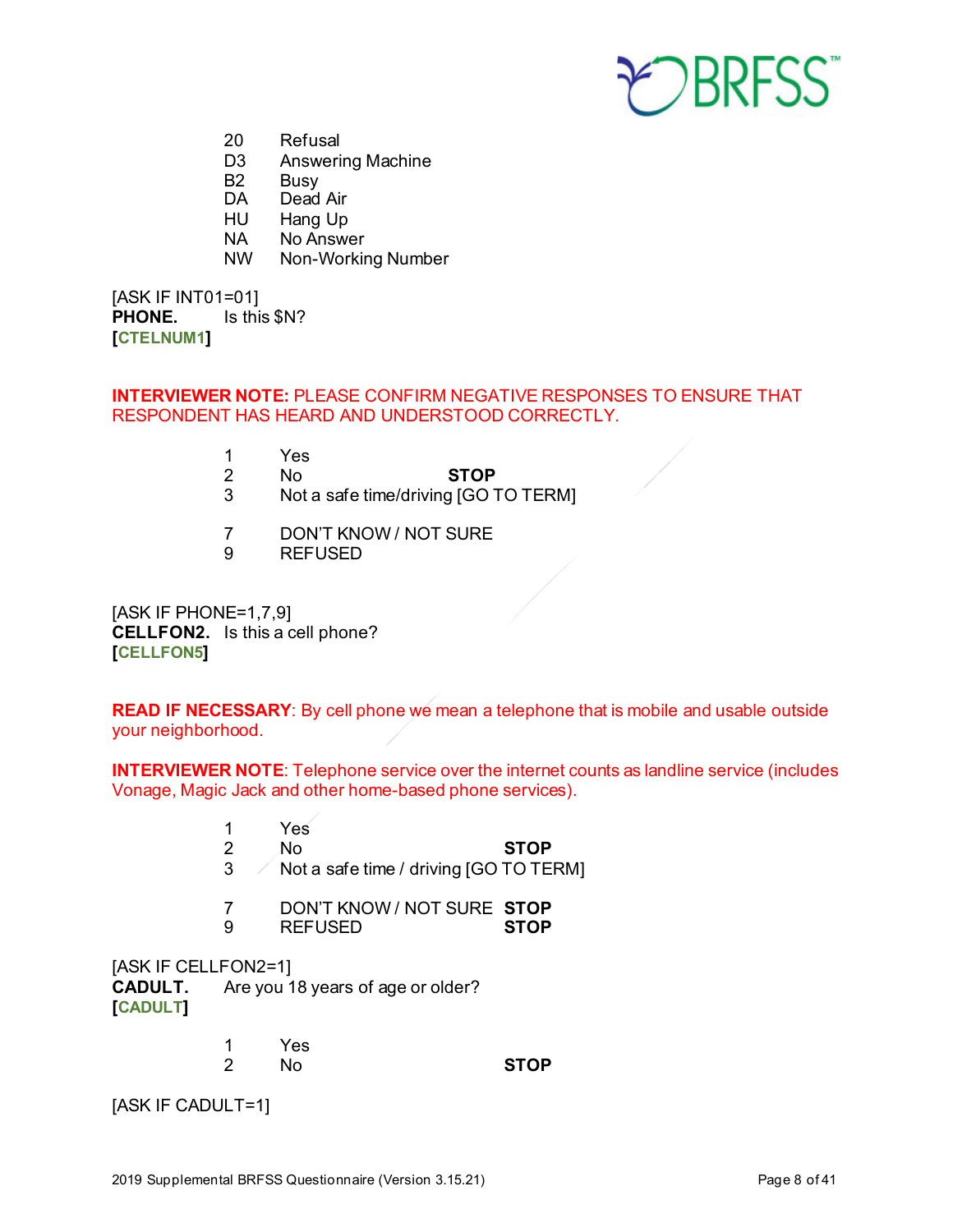

**SEX2.** Are you male or female? **[CELLSEX]**

- 1 Male
- 2 Female
- 7 DON'T KNOW / NOT SURE **STOP**
- 9 REFUSED **STOP**

[ASK IF CADULT=1] **PVTRESD2.** Do you live in a private residence? **[PVTRESD3]**

**READ ONLY IF NECESSARY:** BY PRIVATE RESIDENCE, WE MEAN SOMEPLACE LIKE A HOUSE OR APARTMENT.

**INTERVIEWER NOTE:** PRIVATE RESIDENCE INCLUDES ANY HOME WHERE THE RESPONDENT SPENDS AT LEAST 30 DAYS INCLUDING VACATION HOMES, RV'S OR OTHER LOCATIONS IN WHICH THE RESPONDENT LIVES FOR PORTIONS OF THE YEAR.

- 1 Yes
- No.
- 7 DON'T KNOW / NOT SURE **STOP**
- 9 REFUSED **STOP**

[ASK IF PVTRESD2=2] **COLLEGE.** Do you live in college housing? **[CCLGHOUS]**

**READ ONLY IF NECESSARY:** BY COLLEGE HOUSING WE MEAN DORMITORY, GRADUATE STUDENT OR VISITING FACULTY HOUSING, OR OTHER HOUSING ARRANGEMENT PROVIDED BY A COLLEGE OR UNIVERSITY.

**INTERVIEWER NOTE:** IF NO, PROBE TO FIND OUT IF BUSINESS OR GROUP HOME.

- 1 Yes
- 2 No business **STOP**
- 3 No group home **STOP**
- 4 Not a safe time / driving [GO TO CALL BACK SCREEN]
- 7 DON'T KNOW / NOT SURE **STOP**
- 9 REFUSED **STOP**

[ASK IF PVTRESD2=1 OR COLLEGE=1]<br>CSTATE. Do you currently live in [ST Do you currently live in [STATE]? **[CSTATE1]**

| 1 | Yes |             |
|---|-----|-------------|
| 2 | No  | <b>STOP</b> |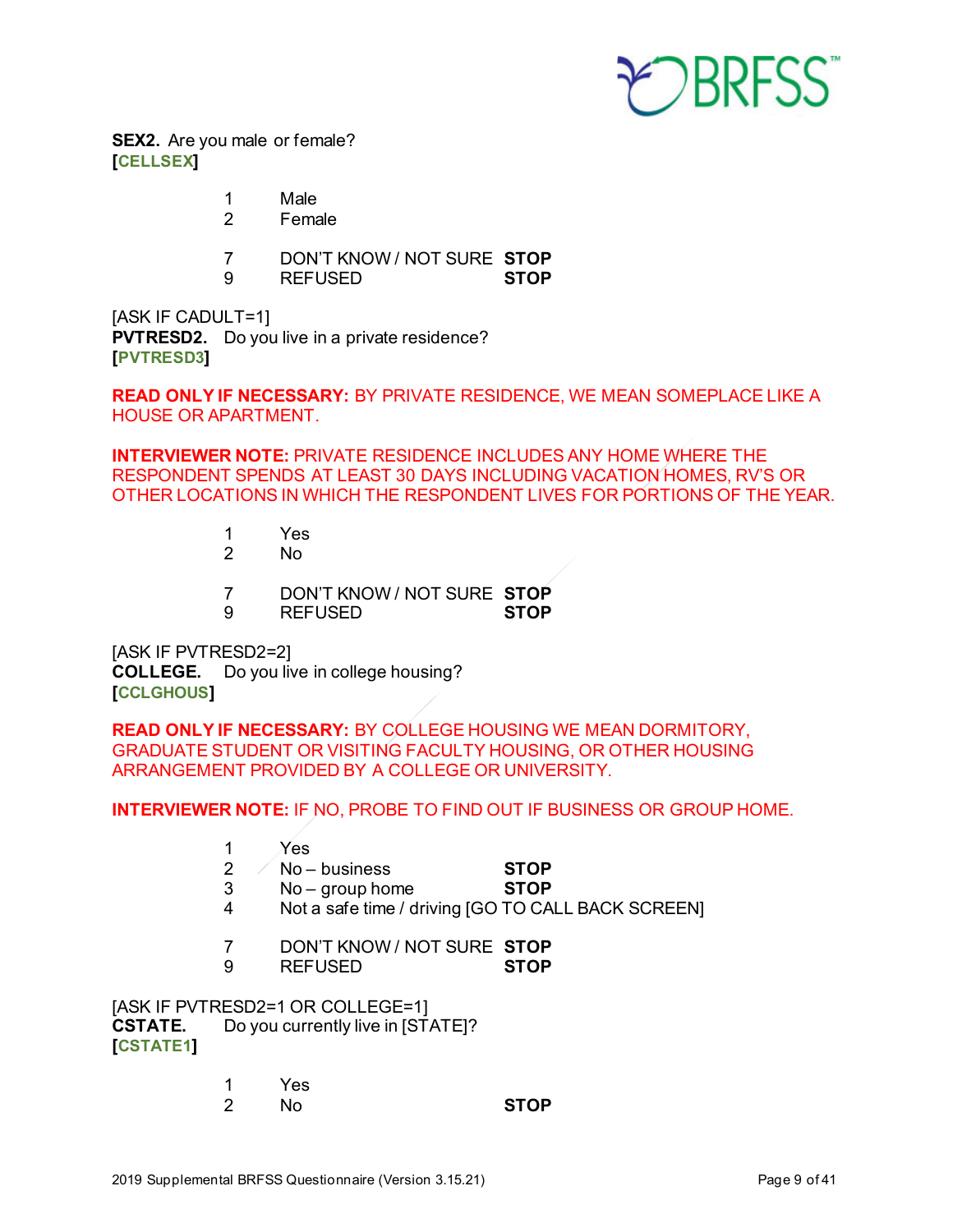

- 3 Not a safe time / driving [GO TO CALL BACK SCREEN]
- 7 DON'T KNOW / NOT SURE **STOP**
- REFUSED

[ASK IF SAMPTYPE=2]

**LANDLINE.** Do you also have a landline telephone in your home that is used to make and **[LANDLINE]** receive calls?

**READ ONLY IF NECESSARY:** BY LANDLINE TELEPHONE, WE MEAN A REGULAR TELEPHONE IN YOUR HOME THAT IS USED FOR MAKING OR RECEIVING CALLS. PLEASE INCLUDE LANDLINE USED FOR BOTH BUSINESS AND PERSONAL USE.

**INTERVIEWER NOTE**: TELEPHONE SERVICE OVER THE INTERNET COUNTS AS LANDLINE SERVICE (INCLUDES VONAGE, MAGIC JAKE AND OTHER HOME-BASED PHONE SERVICES)

- 1 Yes
- 2 No
- 7 DON'T KNOW / NOT SURE
- 9 REFUSED

[ASK IF PVTRESD2=1]

**NUMADULT.** How many members of your household, including yourself, are 18 years of age or older?

**[HHADULT]**

RANGE 1-18 [NUMBER BOX]

99 REFUSED

[ASK IF SAMPTYPE=2]

**SVINTRO.** I will not ask for your last name, address, or other personal information that can identify you. You do not have to answer any question you do not want to, and you can end the interview at any time. Any personal information that you provide will not be used to identify you. If you have any questions about the survey, please call [DEPTPHONE].

- 1 Continue
- 2 Driving / not a safe time [GO TO CALL BACK SCREEN]
- 9 REFUSED [GO TO TERM SCREEN]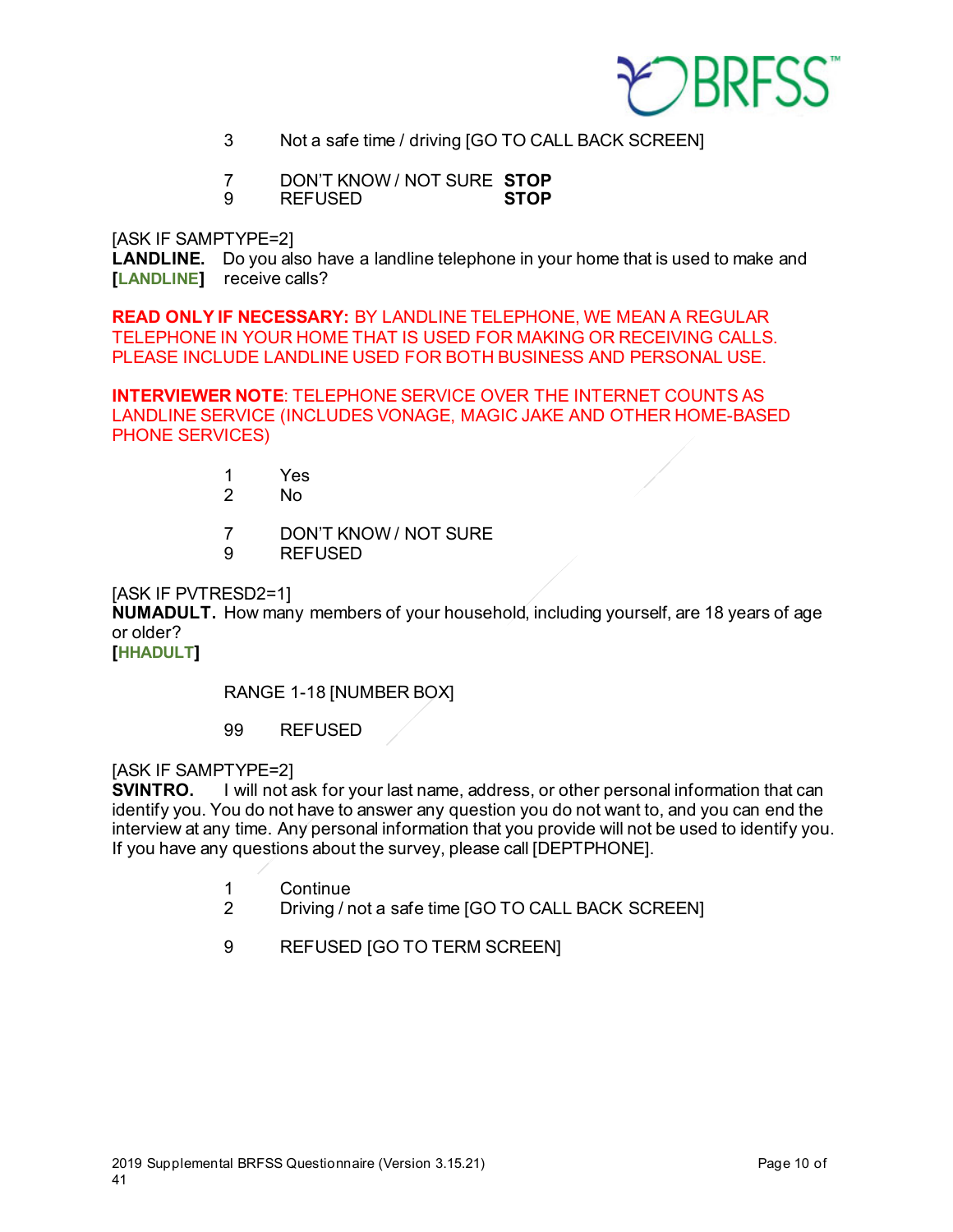

### <span id="page-10-0"></span>**Core Sections**

#### <span id="page-10-1"></span>**Section 1: Health Status**

[ASK ALL]

**[GENHLTH]**

**S1Q1.** Would you say that in general your health is —

- 
- 1 Excellent<br>2 Verv good
- 2 Very good
- 3 Good<br>4 Fair.o Fair, or
- 5 Poor
- 7 DON'T KNOW / NOT SURE<br>9 REEUSED
- 9 REFUSED

#### <span id="page-10-2"></span>**Section 2: Healthy Days**

#### [ASK ALL]

**S2Q1.** Now thinking about your physical health, which includes physical illness **[PHYSHLTH]** and injury, for how many days during the past 30 days was your physical health not good?

RANGE 1-30 [NUMBER BOX]

- 88 None
- 77 DON'T KNOW / NOT SURE
- 99 REFUSED

[ASK IF S2Q1=1-30]<br>**S2Q2.** During

**S2Q2.** During the past 30 days, for about how many days did poor physical **[POORHLTHP]** health keep you from doing your usual activities, such as self-care, work, or recreation?

RANGE 1-30 [NUMBER BOX]

- 88 None
- 77 DON'T KNOW / NOT SURE<br>99 REFUSED
- **REFUSED**

[ASK ALL]

**S2Q3.** Now thinking about your mental health, which includes stress, depression, and **[MENTHLTH]** problems with emotions, for how many days during the past 30 days was your mental health not good?

RANGE 1-30 [NUMBER BOX]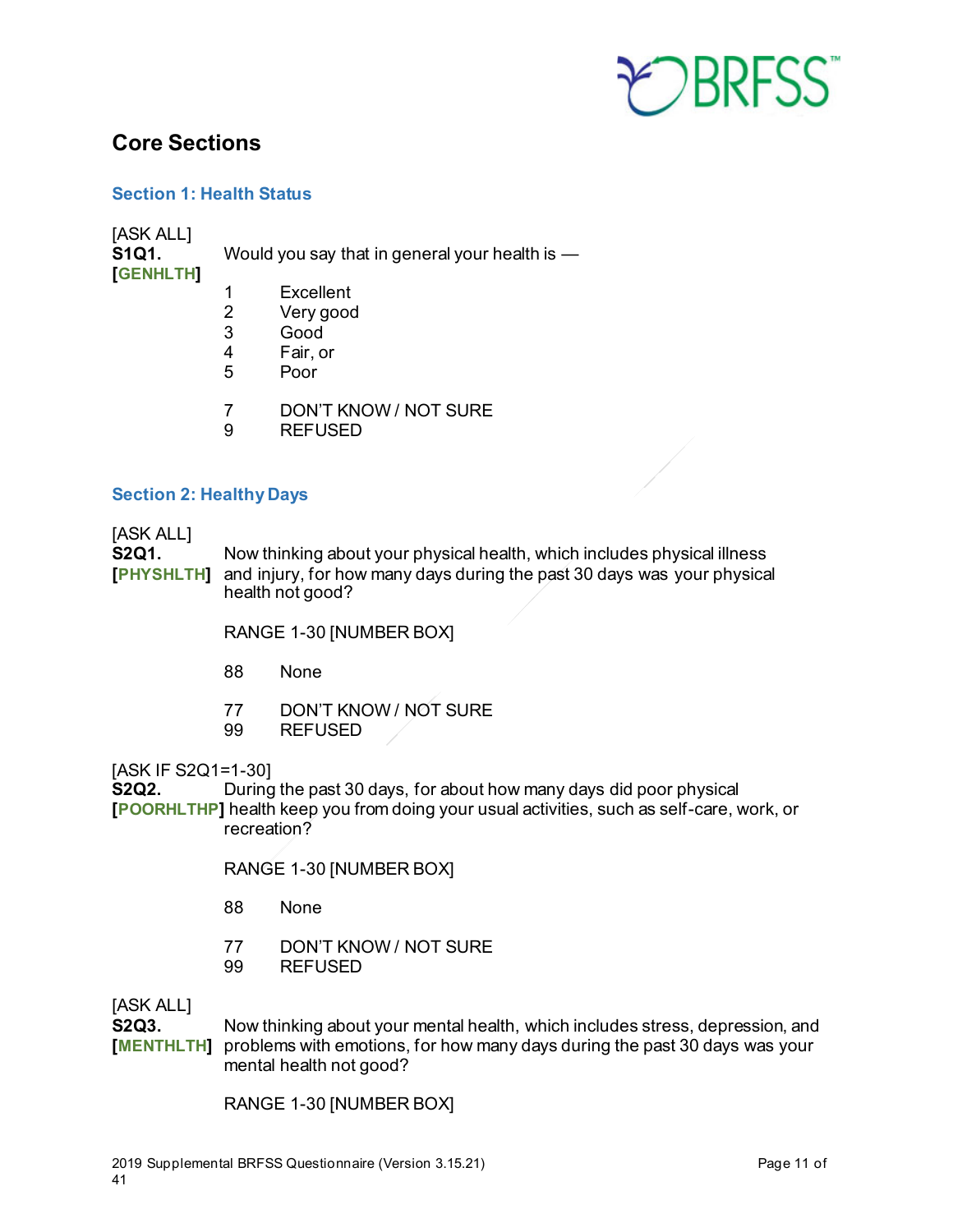

- 88 None
- 77 DON'T KNOW / NOT SURE
- 99 REFUSED

[ASK IF S2Q3=1-30]

**S2Q4.** During the past 30 days, for about how many days did poor mental health or **[POORHLTHM]** emotional problems keep you from doing your usual activities, such as selfcare, work, or recreation?

RANGE 1-30 [NUMBER BOX]

- 88 None
- 77 DON'T KNOW / NOT SURE
- 99 REFUSED

#### <span id="page-11-0"></span>**Section 3: Healthcare Access**

#### [ASK ALL]

**S3Q1.** Do you have any kind of health care coverage, including health insurance, <br> **FHLTHPLN1** prepaid plans such as HMOs, or government plans such as Medicare, Nati prepaid plans such as HMOs, or government plans such as Medicare, Native Health Service, or Indian Health Service?

- 1 Yes
- 2 No
- 7 DON'T KNOW / NOT SURE
- 9 REFUSED

# [ASK ALL]<br>**S3Q2.**

**S3Q2.** Do you have one person you think of as your personal doctor or healthcare **[PERSDOC2]** provider?

> If no, ask: "Is there more than one, or is there no person who you think of as your personal doctor or health care provider?"

- 1 Yes, only one
- 2 More than one<br>3 No
- N<sub>o</sub>
- 7 DON'T KNOW / NOT SURE<br>9 REFUSED
- **REFUSED**

#### [ASK ALL]

**S3Q3.** Was there a time in the past 12 months when you needed to see a doctor but **[MEDCOST]** could not because of cost?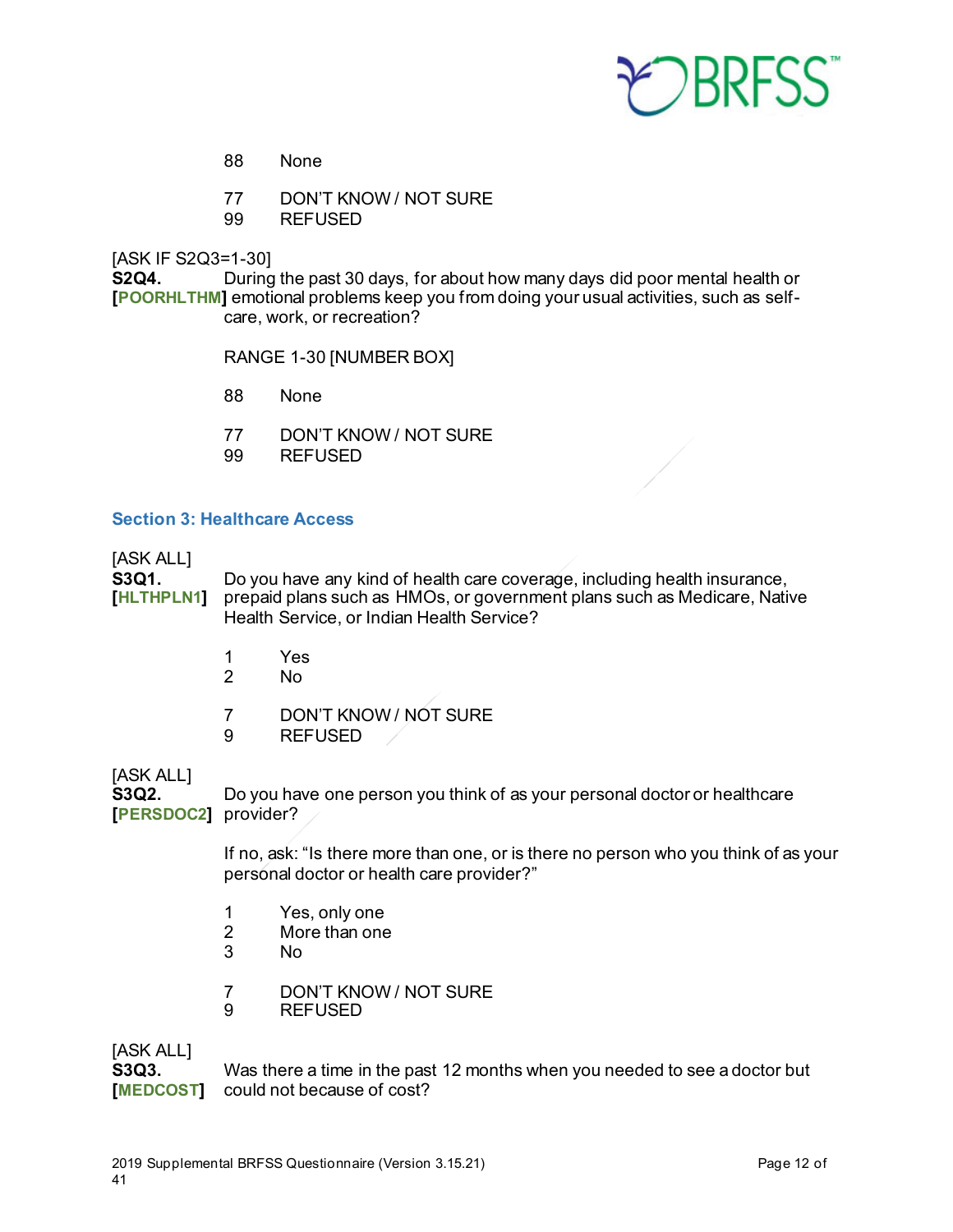

- 1 Yes
- 2 No
- 7 DON'T KNOW / NOT SURE
- 9 REFUSED

[ASK ALL]

**S3Q4.** About how long as it been since you last visited a doctor for a routine checkup? **[CHECKUP1]**

**READ IF NECESSARY:** A routine checkup is a general physical exam, not an exam for a specific injury, illness or condition.

#### **READ LIST ONLY IF NECESSARY**

- 1 Within the past year (anytime less than 12 months ago)<br>2 Within the past 2 years (1 year but less than 2 years ago
- 2 Within the past 2 years (1 year but less than 2 years ago)
- Within the past 5 years (2 years but less than 5 years ago)
- 4 5 or more years ago
- 8 NEVER<br>7 DON'T K
- DON'T KNOW
- 9 REFUSED

#### <span id="page-12-0"></span>**Section 4: Mental Health Related Questions**

[ASK ALL] **S4Q1.** Over the last 2 weeks, how often have you been bothered by the following **[ADPLEASR]** problems: Little interest or pleasure in doing things?

**INTERVIEWER NOTE:** Information included in parentheses in answer category is NOT read aloud, but is used if needed.

### **PLEASE READ:**

- 1 Not at all (0-1 days)<br>2 Several days (2-6 days)
- 2 Several days (2-6 days)
- $3$  More than half the days (7-11 days)<br>4 Nearly every day (12-14 days)
- Nearly every day (12-14 days)

#### **DO NOT READ:**

- 7 DON'T KNOW / NOT SURE<br>9 REFUSED
- 9 REFUSED

# [ASK ALL]<br>**S4Q2**.

**S4Q2.** Over the last 2 weeks, how often have you been bothered by the following <br> **[ADDOWN]** problems: Feeling down, depressed or hopeless? problems: Feeling down, depressed or hopeless?

**INTERVIEWER NOTE:** Information included in parentheses in answer category is NOT read aloud, but is used if needed.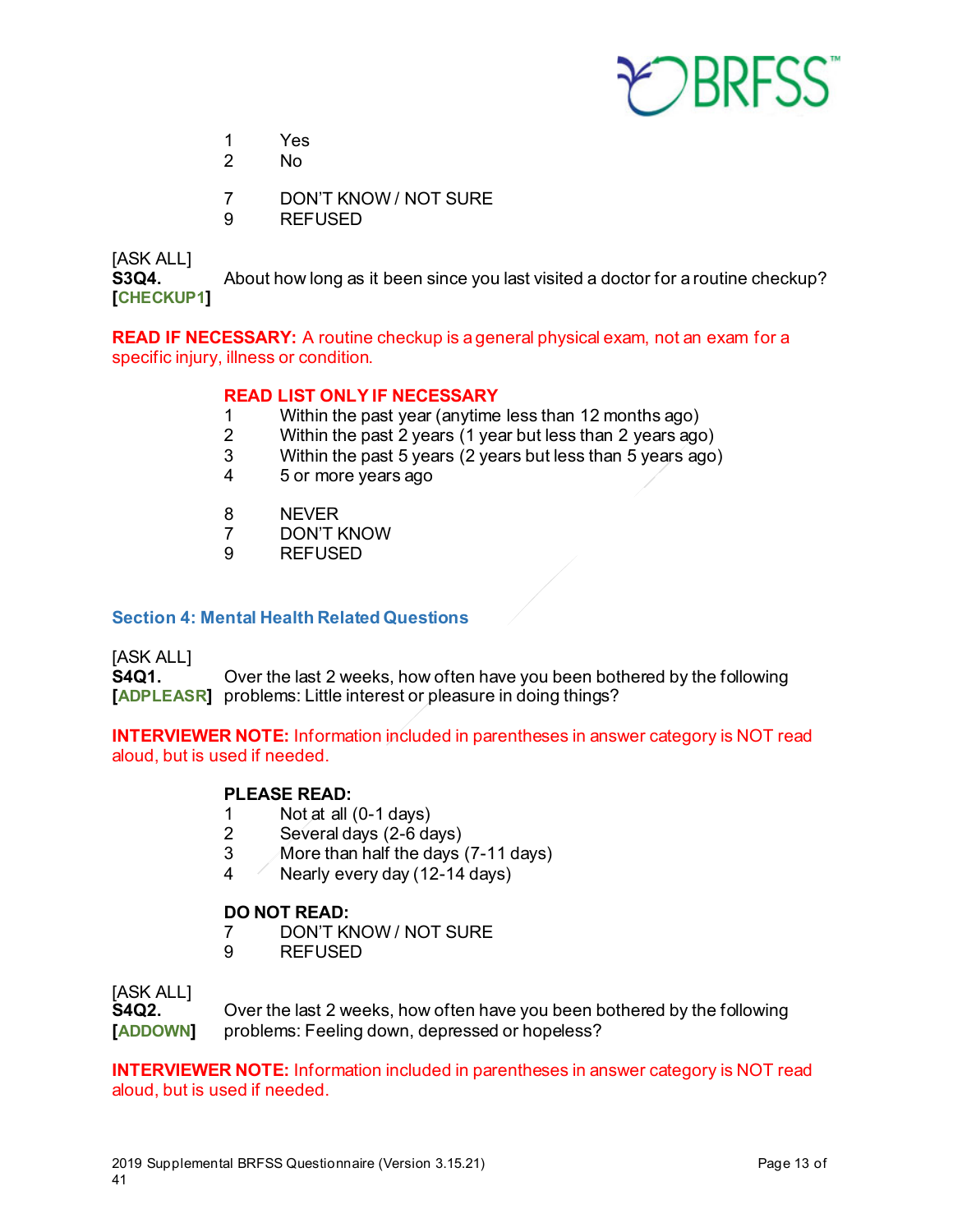

#### **PLEASE READ:**

- 1 Not at all (0-1 days)<br>2 Several davs (2-6 da
- 2 Several days (2-6 days)
- More than half the days (7-11 days)
- 4 Nearly every day (12-14 days)

# **DO NOT READ:**<br>7 DON'T KI

- 7 DON'T KNOW / NOT SURE<br>9 REFUSED
- **REFUSED**

### [ASK ALL]

**S4Q3.** Over the last 2 weeks, how often have you been bothered by the following **[ADNERV]** problems: Feeling nervous, anxious or on edge?

**INTERVIEWER NOTE:** Information included in parentheses in answer category is NOT read aloud, but is used if needed.

#### **PLEASE READ:**

- 1 Not at all (0-1 days)<br>2 Several days (2-6 days)
- 2 Several days (2-6 days)<br>3 More than half the days
- More than half the days (7-11 days)
- 4 Nearly every day (12-14 days)

### **DO NOT READ:**<br> **DON'T KI**

- DON'T KNOW / NOT SURE
- 9 REFUSED

#### [ASK ALL]

**S4Q4.** Over the last 2 weeks, how often have you been bothered by the following **[ADWORRY]** problems: Not being able to stop or control worrying?

**INTERVIEWER NOTE:** Information included in parentheses in answer category is NOT read aloud, but is used if needed.

#### **READ ONLY IF NECESSARY:**

- 1 Not at all (0-1 days)
- 2 Several days (2-6 days)
- $3$  More than half the days (7-11 days)
- 4 Nearly every day (12-14 days)

#### **DO NOT READ:**

- 7 DON'T KNOW / NOT SURE<br>9 REFUSED
- 9 REFUSED

# [ASK ALL]<br>**S4Q5**.

**S4Q5.** During the past 12 months, have you received treatment, medication or<br> **[MHTX12]** counseling from a doctor or other health professional for any type of me **[MHTX12]** counseling from a doctor or other health professional for any type of mental health condition or emotional problem?

1 Yes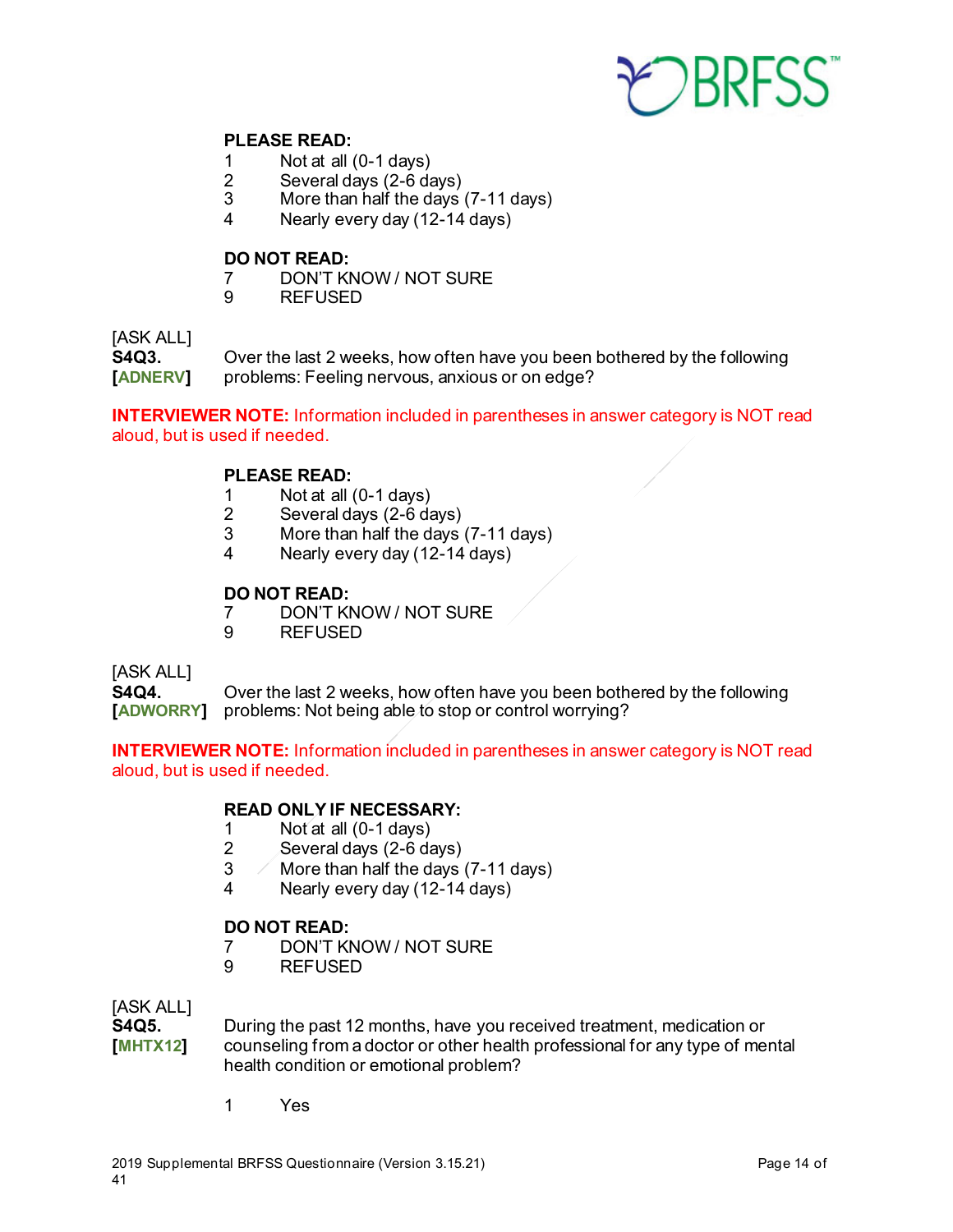

- 2 No
- 7 DON'T KNOW / NOT SURE<br>9 REFUSED
- 9 REFUSED

#### [ASK IF S4Q5=1]

**S4Q6.** Are you currently receiving treatment, medication or counseling from a doctor or<br> **[MHTXNW]** other health professional for any type of mental health condition or emotional other health professional for any type of mental health condition or emotional problem?

- 1 Yes
- No.
- 7 DON'T KNOW / NOT SURE
- 9 REFUSED

#### <span id="page-14-0"></span>**Section 5: Diabetes**

[ASK ALL] **S5Q1.** Have you ever been told by a doctor that you have diabetes? **[DIABETE4]**

#### **INTERVIEWER NOTE:** If "Yes" and respondent is female, ask: "Was this only when you were pregnant?" If respondent says pre-diabetes or borderline diabetes, use response code 4.

- 1 Yes<br>2 Yes.
- 2 Yes, but female told only during pregnancy<br>3 No
- 3 No
- 4 No, pre-diabetes or borderline diabetes
- 7 DON'T KNOW / NOT SURE
- 9 REFUSED

[ASK IF S5Q1=1]

**S5Q2.** How old were you when you were told you had diabetes?

**[DIABAGE3]**

RANGE 0-97 [NUMBER BOX]

- 98 DON'T KNOW / NOT SURE
- 99 REFUSED

[ASK IF S5Q1 NE 1]

**S5Q3.** Have you had a test for high blood sugar or diabetes within the past three years? **[PDIABTST]**

- 1 Yes
	- No.
- 7 DON'T KNOW / NOT SURE
- 9 REFUSED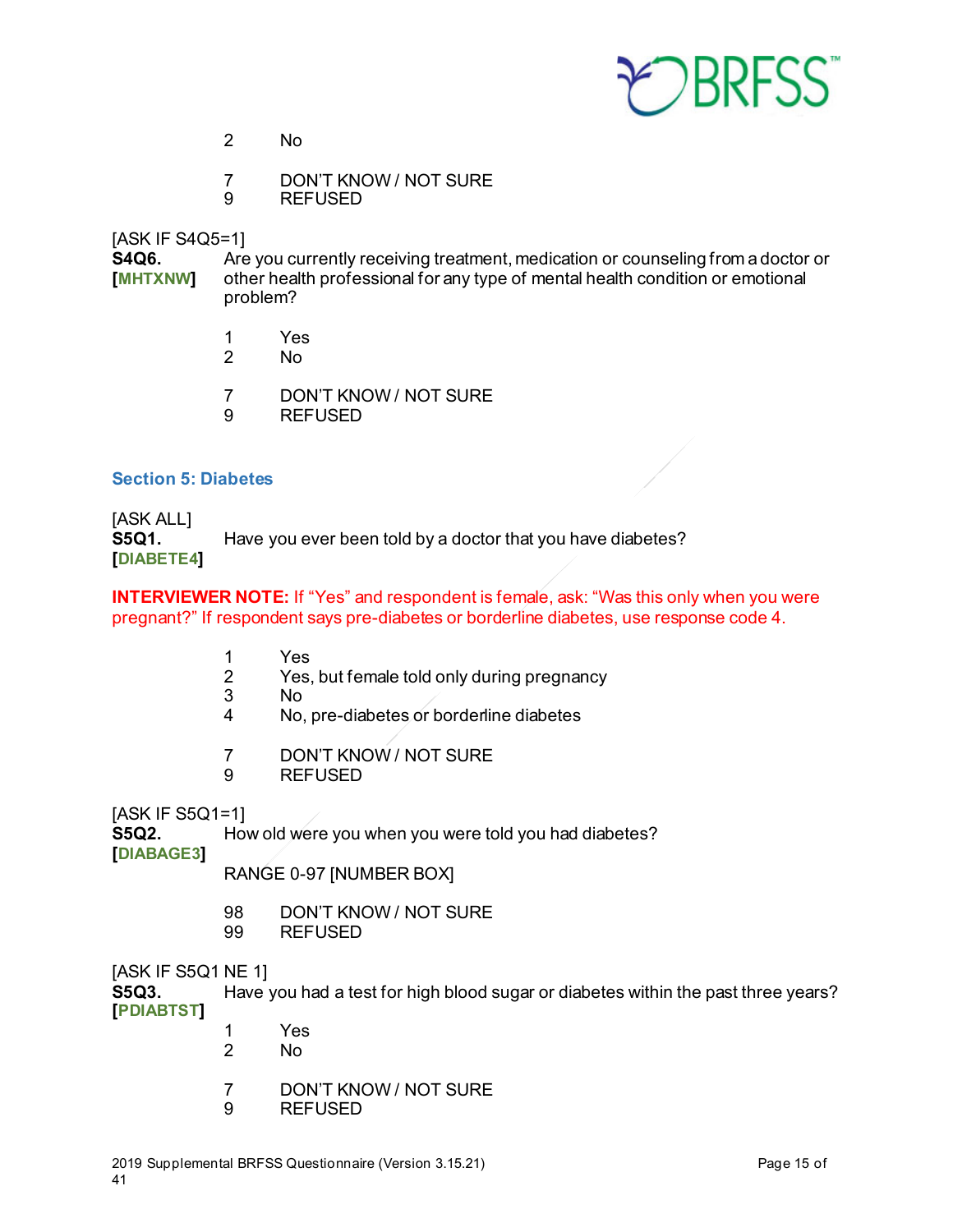

#### <span id="page-15-0"></span>**Section 6: Cigarette Use**

[ASK ALL] **S6Q1.** Have you smoked at least 100 cigarettes in your entire life? **[SMOKE100]**

**INTERVIEWER NOTE:** For cigarettes, do not include: electronic cigarettes (e-cigarettes, njoy, bluetip), herbal cigarettes, cigars, cigarillos, little cigars, pipes, bidis, kreteks, water pipes (hookahs) or marijuana.

#### **INTERVIEWER NOTE:** 5 packs = 100 cigarettes

- 1 Yes
- 2 No
- 7 DON'T KNOW / NOT SURE
- 9 REFUSED

#### [ASK IF S6Q1=1]

**S6Q2.** Do you now smoke cigarettes every day, some days, or not at all? **[SMOKDAY2]**

## **INTERVIEWER DO NOT READ:**

- Every day
- 2 Some days<br>3 Not at all
- Not at all
- 7 DON'T KNOW / NOT SURE<br>9 REFUSED
- **REFUSED**

[ASK IF S6Q2=1,2]

**S6Q3.** During the past 30 days, on how many days did you smoke cigarettes? **[CIGS30D]**

RANGE 1-30 days [NUMBER BOX]

#### **INTERVIEWER DO NOT READ:**

- 88 / None
- 97 DON'T KNOW / NOT SURE
- 99 REFUSED

[ASK IF S6Q2=1,2 AND S6Q3=01-30,97,99]

**S6Q4.** [IF S6Q2=02 INSERT "On the days when you smoked during the past 30 days,"]<br>[**NUMCIG**] On the average, about how many cigarettes [IF S6Q1=01 INSERT "do"] [IF On the average, about how many cigarettes [IF S6Q1=01 INSERT "do"] [IF S6Q2=02 INSERT "did"] you smoke a day?

RANGE 1-180 Cigarettes [NUMBER BOX]

#### **INTERVIEWER DO NOT READ:**

888 None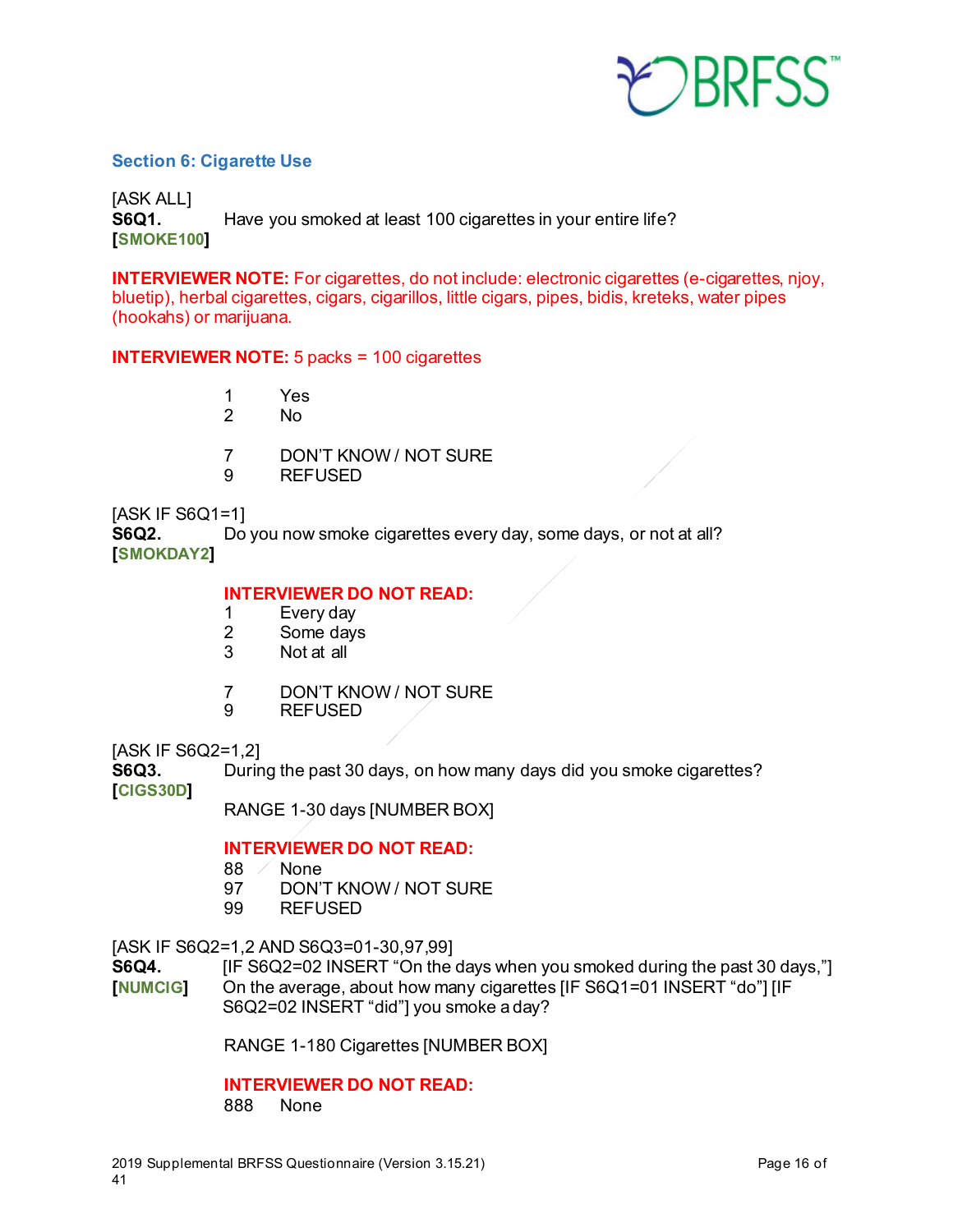

- 666 Less than one cigarette a day
- 997 DON'T KNOW / NOT SURE
- 999 REFUSED

[ASK IF S6Q2=1,2]

**S6Q5. IF S6Q2=2 INSERT: "On the days that you smoke,"] How soon after you wake [FRSTCIG3]** up do you usually smoke your first cigarette? Would you say ...

# **PLEASE READ:**<br>1 Within 30

- 1 Within 30 minutes<br>2 31 to 60 minutes
- 2 31 to 60 minutes
- 3 More than 60 minutes
- 7 DON'T KNOW / NOT SURE
- 9 REFUSED

#### <span id="page-16-0"></span>**Section 7: Initiation and Duration of Smoker Status**

[ASK IF S6Q2=1,2,3]<br>**S7Q1.** How old

How old were you when you first started smoking cigarettes regularly? **[BEGSMOKE]**

RANGE 1-100 years [NUMBER BOX]

- 888 Never smoked regularly (don't read)<br>997 DON'T KNOW / NOT SURE
- DON'T KNOW / NOT SURE
- 999 REFUSED

[ASK IF S6Q2=1,2,3]

**S7Q2.** Around this time 12 months ago, were you smoking cigarettes every day, some **[SMKYRAGO]** days, or not at all?

#### **DO NOT READ:**

- 1 Every day
- 2 Some days
- 3 Not at all
- 7 DON'T KNOW / NOT SURE
- 9 REFUSED

[ASK ALL]<br>**S7Q3AGG. S7Q3AGG.** About how long has it been since you last smoked cigarettes regularly? Was **[LASTSMK4]** that… (Aggregated response to S7Q3A through S7Q3K)

- 01 10 years or more
- 02 at least 5 years but less than 10 years ago<br>03 at least 2 years but less than 5 years ago
- at least 2 years but less than 5 years ago
- 04 more than a year ago (but less than 2 years ago)
- 05 about 1 year ago
- 06 at least 6 months but less than one year ago
- 07 at least 3 months but less than 6 months ago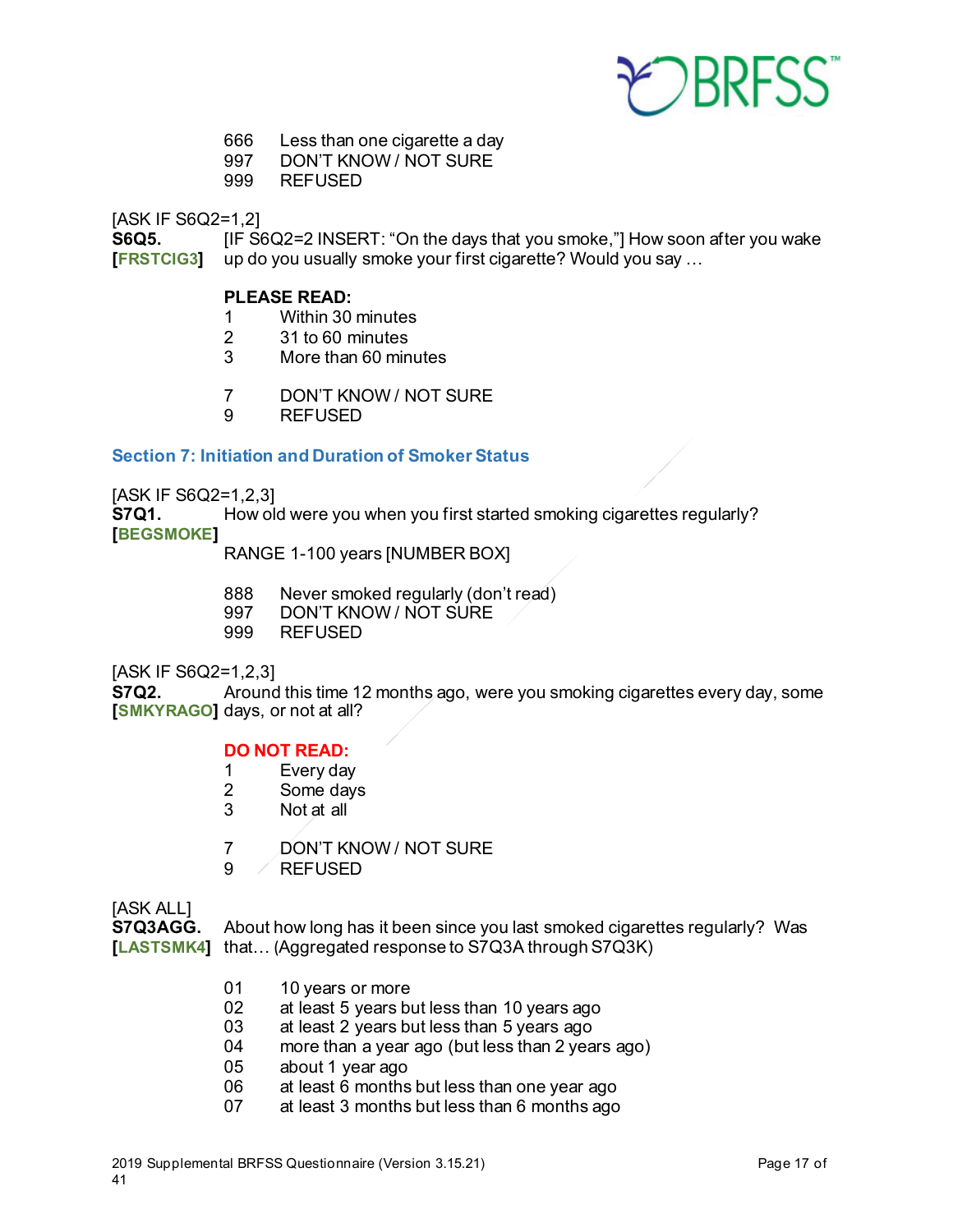

- 08 at least 30 days ago but less than 3 months ago
- 09 at least 7 days ago but less than 30 days ago<br>10 at least 24 hours ago but less than 7 days ago
- 10 at least 24 hours ago but less than 7 days ago<br>11 within the past 24 hours
- within the past 24 hours
- 97 DON'T KNOW / NOT SURE
- 99 REFUSED

#### <span id="page-17-0"></span>**Section 8: Cessation**

 $[ASK IF S6Q2 = 1,2]$ 

**S8Q1.** During the past 12 months have you stopped smoking for one day or longer **[STOPSMK2]** because you were trying to quit smoking?

- 1 Yes
- 2 No
- 7 DON'T KNOW / NOT SURE
- 9 REFUSED

[ASK IF S8Q1 = 1 OR if S7Q3GG= 03 to 10]

**S8Q2. [IF S8Q1 = 1 INSERT "The last time you tried to quit smoking –"] [IF [MEDQUIT]** S7Q3GG= 03 to 10 INSERT "When you quit smoking for good –"] Did you use the nicotine patch, nicotine gum, or any other medication to help you quit?

- 1 Yes
- No.
- 7 DON'T KNOW / NOT SURE
- 9 REFUSED

[ASK IF S8Q1 = 1 OR if S7Q3GG= 03 to 10]

**S8Q3.** [IF S8Q1 = 01 INSERT "The last time you tried to quit smoking -"] [IF

- **[CLASSQT]** S7Q3GG= 03 to 10 INSERT "When you quit smoking for good –"] Did you use any other assistance, such as classes or counseling?
	- 01 Yes
	- No.
	- 97 DON'T KNOW / NOT SURE
	- 99 REFUSED

#### <span id="page-17-1"></span>**Section 9: Stage of Readiness**

 $[ASK IF S6Q2 = 1,2]$ **S9Q1.** [IF S8Q1=2,7,9 INSERT "Would you like to quit smoking?"] [IF S8Q1=1 **[LIKESTOP]** INSERT "Would you still like to quit smoking?"]

- 1 Yes<br>2 No
- N<sub>o</sub>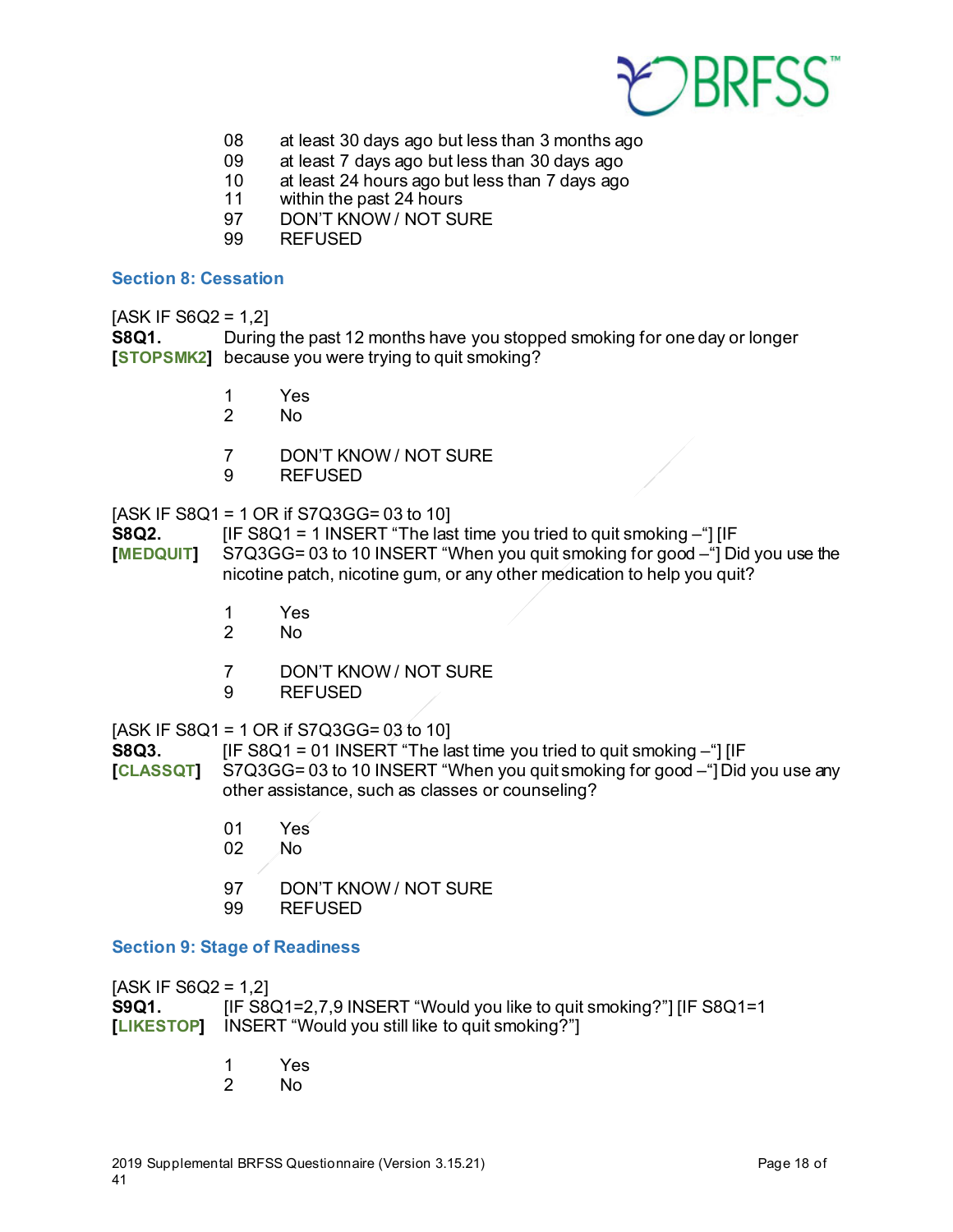

7 DON'T KNOW / NOT SURE

9 REFUSED

 $[ASK IF S9Q1 = 1]$ 

**S9Q2.** Are you seriously considering stopping smoking within the next 6 months?

**[LKSTP6MO]**

- 1 Yes
	- No.
- 7 DON'T KNOW / NOT SURE
- 9 REFUSED

 $[ASK IF S9Q2 = 1]$ <br>**S9Q3.** Are v

Are you planning to stop smoking within the next 30 days?

**[LKSTP30D]**

- 1 Yes
- 2 No
- 7 DON'T KNOW / NOT SURE<br>9 REFUSED
- **REFUSED**

### <span id="page-18-0"></span>**Section 10: Health Professional Ask and Advise**

### [ASK ALL]

**S10Q1.** In the past 12 months, have you seen a doctor, nurse, or other health **[GETCARE]** professional to get any kind of care for yourself? professional to get any kind of care for yourself?

- 1 Yes
	- N<sub>o</sub>
- 7 DON'T KNOW / NOT SURE
- 9 REFUSED

[ASK IF S6Q2 = 01,2 AND S10Q101]

**S10Q2.** In the past 12 months, has a doctor, nurse, or other health professional advised **[QUITSMOK]** you to quit smoking?

- 1 Yes
- 2 No
- 7 DON'T KNOW / NOT SURE<br>9 REFUSED
- **REFUSED**

[ASK IF (S6Q1=2,7,9 AND S10Q1=1) OR (S6Q1 = 1 AND S6Q2 = 3 AND S10Q1=1) OR (S10Q2=2,7,9)]

**S10Q3.** During the past 12 months, did any doctor or other health professional ask if you **IDOCASKI** smoke? **[DOCASK]** 

- 1 Yes
- 2 No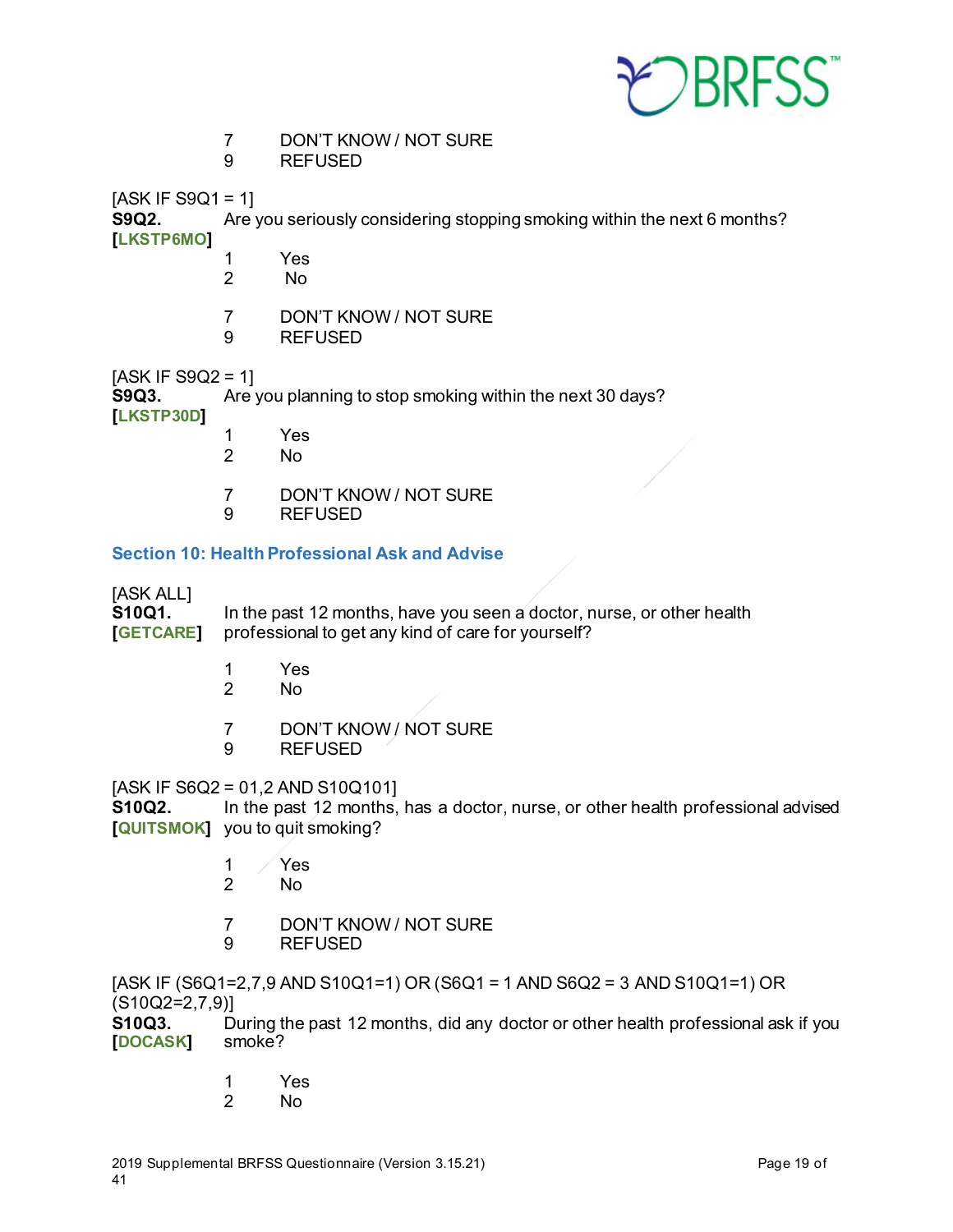

- 7 DON'T KNOW / NOT SURE<br>9 REFUSED
- 9 REFUSED

 $[ASK IF S6Q1 = 1 AND S6Q2 = 3 AND S7Q3GG = 03 to 10]$ 

**S10Q4.** Now we would like to ask you some questions about the 12 months prior to when **[FDOCCARE2]** you quit smoking. Earlier you said that you quit smoking [S7Q3AGG]. Did you have a health visit to get any kind of care for yourself, in the 12 months prior to when you quit smoking?

- 1 Yes<br>2 No
- $N<sub>0</sub>$
- 7 DON'T KNOW / NOT SURE
- 9 REFUSED

 $[ASK IF S10Q4 = 1]$ 

**S10Q5.** In the 12 months prior to your quitting, did any doctor, dentist, or other health **[FDOCTALK2]** professional talk to you about your smoking?

- 1 Yes
- No.
- 7 DON'T KNOW / NOT SURE
- 9 REFUSED

#### $IASK$  IF S10Q5 = 11

**S10Q6.** In the 12 months prior to your quitting, did any doctor, dentist, or other health **[FDOCPRIOR]** professional advise you to quit smoking?

- 1 Yes
- 2 No
- 7 DON'T KNOW / NOT SURE
- 9 REFUSED

#### <span id="page-19-0"></span>**Section 11: Cessation Benefit question**

# $[ASK IF S3Q1 = 1]$ <br>**S11Q1.** Does

Does your health insurance coverage pay for the cost of any help to quit using **[QUITINS]** tobacco, such as a stop-smoking or stop-chewing program, or nicotine patches, pills, or other medications?

- 1 Yes
- N<sub>o</sub>
- 7 DON'T KNOW / NOT SURE
- 9 REFUSED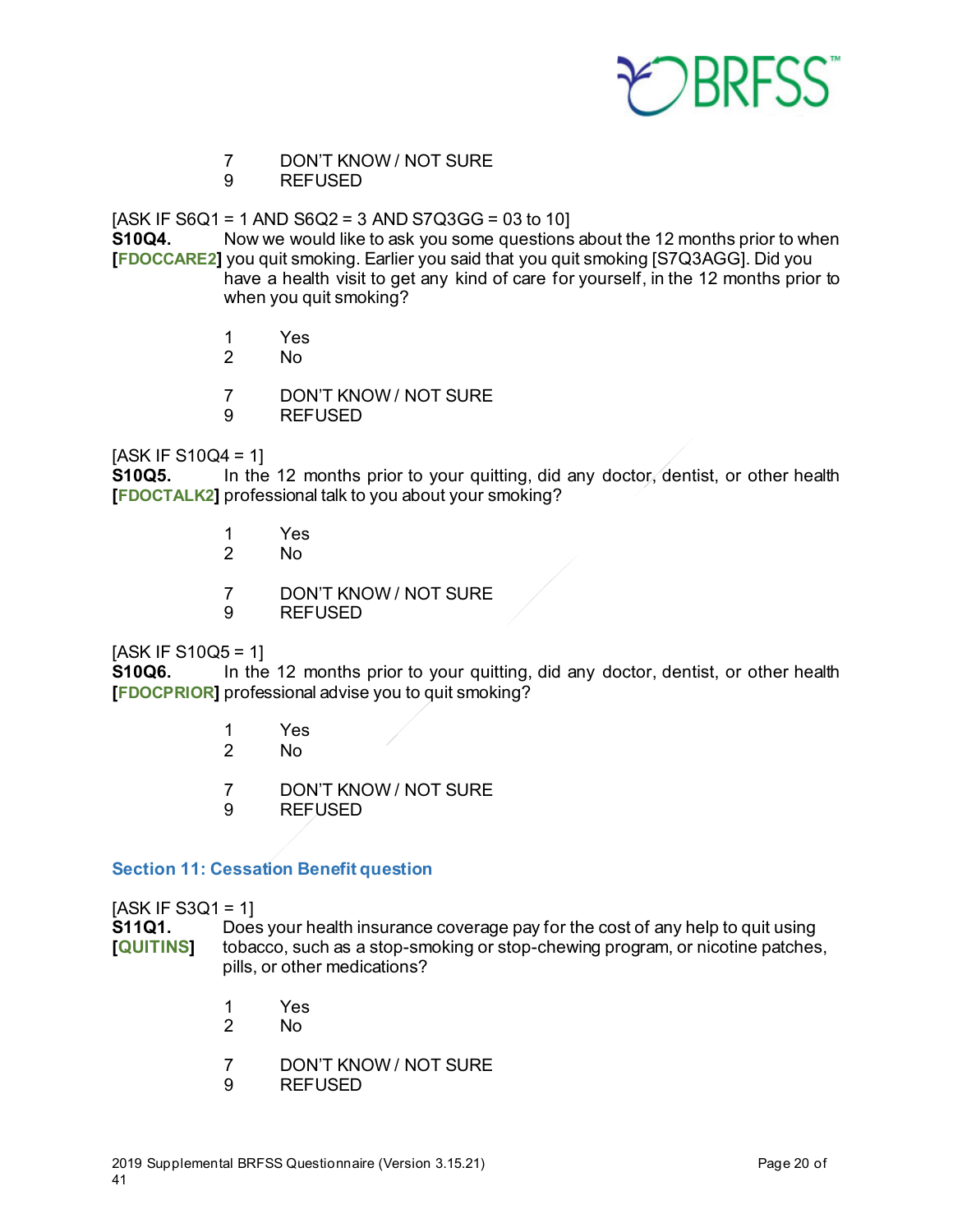

#### <span id="page-20-0"></span>**Section 12: Electronic Cigarette Use**

[ASK ALL] **S12Q1.** The next questions are about electronic cigarettes and other electronic "vaping" **[ECIGARET]** products. These products typically contain nicotine, flavors, and other ingredients. Do not include products used only for marijuana. Have you ever used an e-cigarette or other electronic vaping product, even just one time, in your entire life?

**INTERVIEWER NOTE:** THESE QUESTIONS CONCERN ELECTRONIC VAPING PRODUCTS FOR NICOTINE USE. THE USE OF ELECTRONIC VAPING PRODUCTS FOR MARIJUANA USE IS NOT INCLUDED IN THESE QUESTIONS.

**Read if necessary:** Electronic cigarettes (e-cigarettes) and other electronic vaping products include electronic hookahs (e-hookahs), vape pens, e-cigars, and others. These products are battery-powered and usually contain nicotine and flavors such as fruit, mint, or candy.

- 1 Yes
- No.
- 7 DON'T KNOW / NOT SURE
- 9 REFUSED

#### [ASK IF S12Q1 = 1]

**S12Q2.** Do you now use e-cigarettes or other electronic "vaping" products every day, some<br>**[ECIGNOW]** days, or not at all? days, or not at all?

- 1 Every day<br>2 Some days
- Some days
- 3 Not at all

#### **DO NOT READ:**

- 7 DON'T KNOW / NOT SURE
- 9 REFUSED

 $[ASK]$   $[F S12Q2 = 1.2]$ 

**S12Q3.** During the past 30 days, on how many days did you use an e-cigarette or other **[VAPE30D]** electronic "vaping" product?

RANGE 1-30 days [NUMBER BOX]

# **DO NOT READ**<br>88 None

- **None**
- 97 DON'T KNOW / NOT SURE
- 99 REFUSED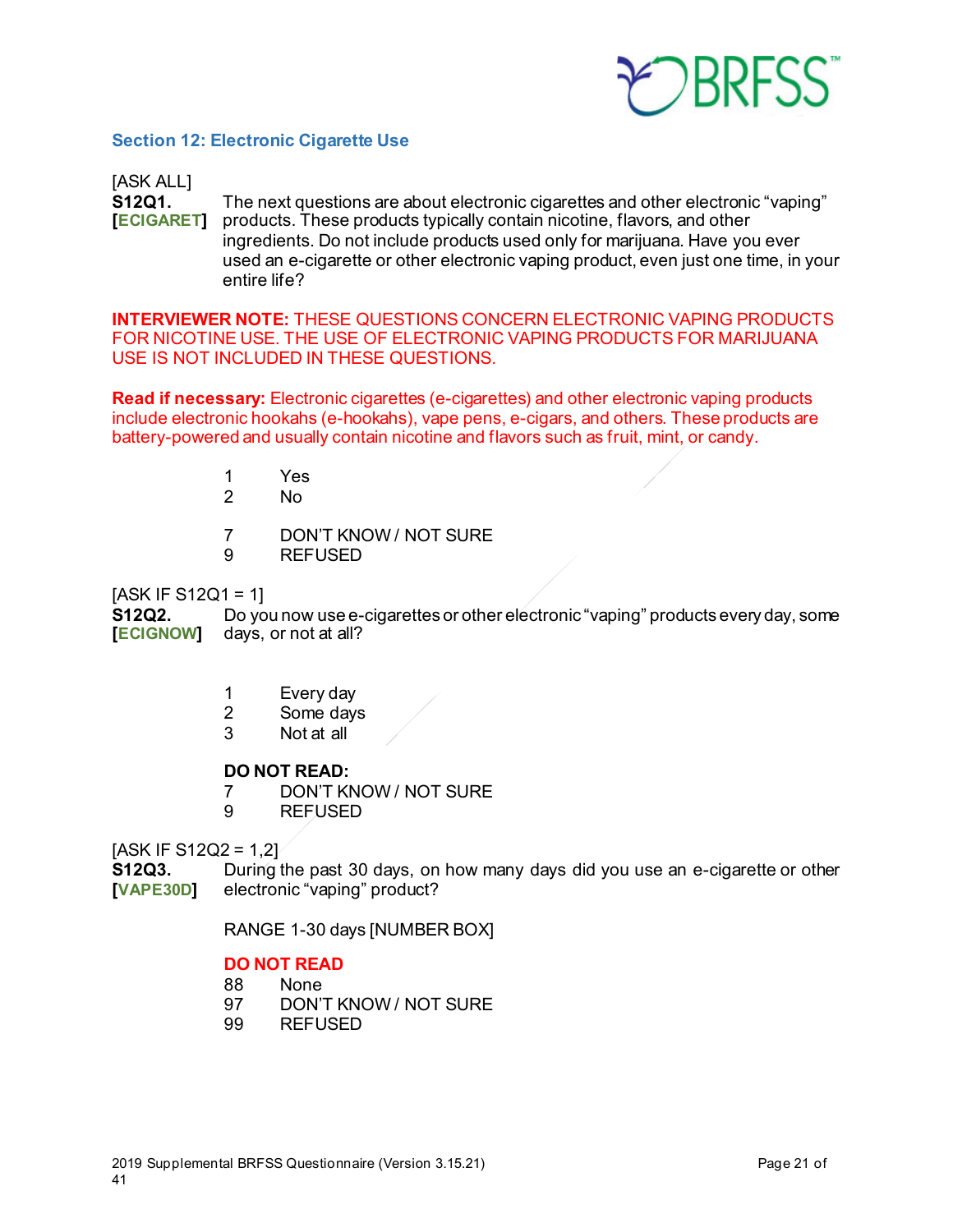

[ASK IF S12Q3 = 1-30]

**S12Q4.** When you used an e-cigarette, vaping pen or other vaping product in the past 30 **[VAPEPRD1]** days, what did you use it to inhale? (Note: First mention in 1<sup>st</sup> column, second [**VAPEPRD2**] mention in 2nd column, etc.)

**[VAPEPRD3] INTERVIEWER NOTE:** READ EACH ANSWER AND PAUSE TO HEAR A YES OR NO FOR EACH ITEM. MARK ALL THAT APPLY.

- 1 Nicotine<br>2 Flavor
- **Flavor**
- 3 Something Else (Specify)\_\_\_\_\_\_\_\_\_ **[VAPEOTHT]**
- 7 DON'T KNOW / NOT SURE [EXCLUSIVE]
- 9 REFUSED [EXCLUSIVE]

 $[ASK IF S12Q1 = 1]$ 

**S12Q5.** How old were you when you first started using e-cigarettes or other vaping **[BEGVAPE]** products?

RANGE 1-100 years [NUMBER BOX]

- 888 Never used regularly
- 997 DON'T KNOW / NOT SURE<br>999 REFUSED
- REFUSED

 $[ASK IF S6Q2 = 1.2 AND S12Q2 = 1.2]$ 

**S12Q6.** Earlier you said that you also smoke regular or conventional cigarettes. Do you **[CIGALTEC]** ever use e-cigarettes or other vaping products in situations where you can't smoke or in situations where you would prefer not to smoke conventional cigarettes?

- 1 Yes
- $No$
- 7 DON'T KNOW / NOT SURE
- 9 REFUSED

 $[ASK IF S6Q2 = 1, 2 AND S12Q2 = 1, 2]$ 

**S12Q7.** Do you currently use e- cigarettes or other vaping products because you are trying **[CIGALTQTEC]** to quit smoking conventional cigarettes?

- 1 Yes
- No.
- 7 DON'T KNOW / NOT SURE
- 9 REFUSED

[ASK IF S6Q2 = 3 AND (S12Q1 = 1 AND (S7Q3GG = 01 to 10)] **S12Q8.** Did you use e-cigarettes because you were trying to quit smoking conventional **[CIGFMREC\_5]** cigarettes?

1 Yes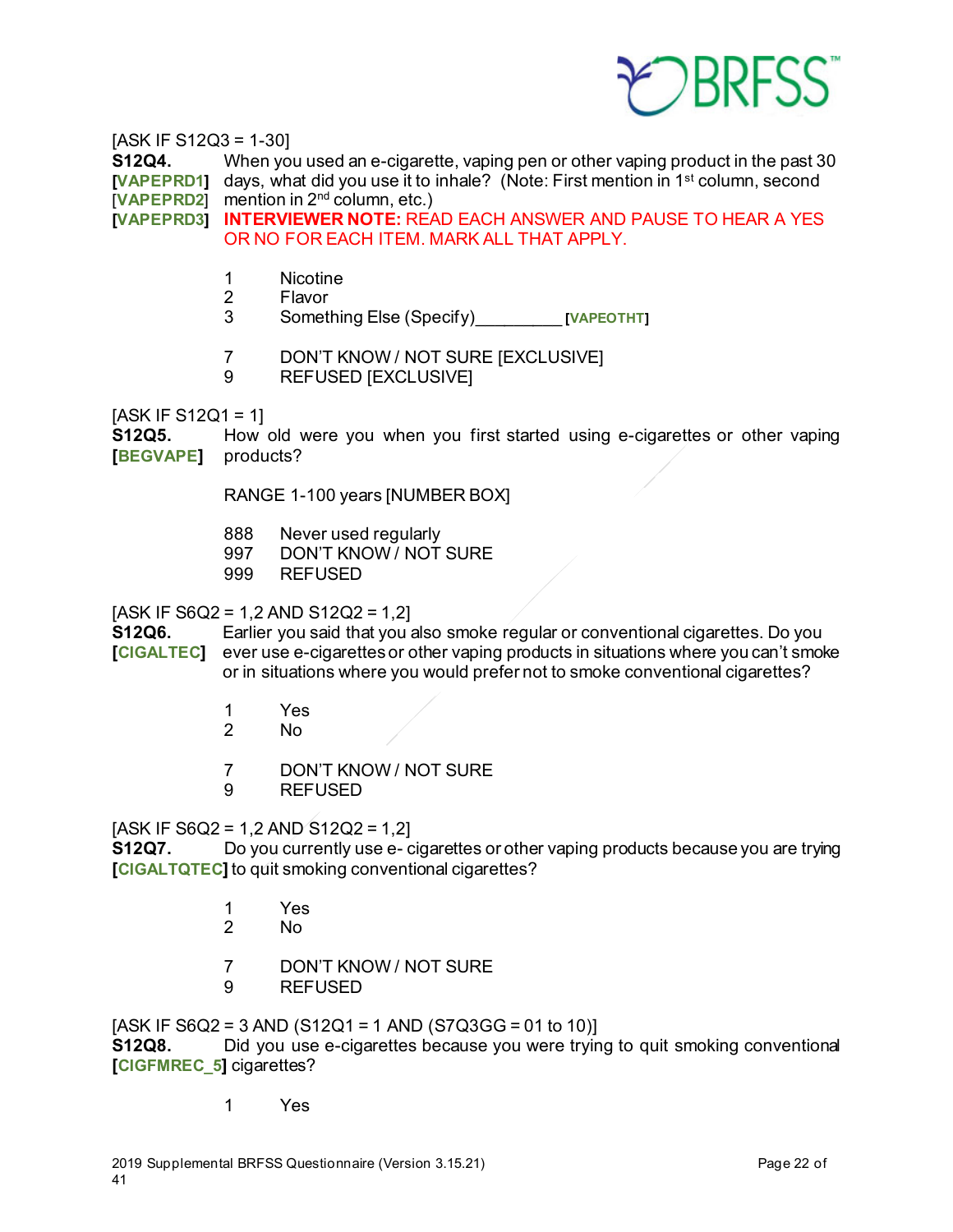

- 2 No
- 7 DON'T KNOW / NOT SURE<br>9 REFUSED
- 9 REFUSED

[ASK IF S12Q2 = 1,2] **S12Q9.** Would you like to quit using e-cigarettes or vaping products? **[VAPEWNTQT]**

- 1 Yes
	- N<sub>o</sub>
- 7 DON'T KNOW / NOT SURE<br>9 REFUSED
- **REFUSED**

### <span id="page-22-0"></span>**Section 13: Other Smoked Tobacco Products**

### [ASK ALL] **S13Q1.** The next questions are about other types of smoked tobacco that you light and. **[OTHSMKEVA]** smoke. Have you EVER tried smoking even one or two puffs of any of these types of tobacco: cigars, cigarillos, or tobacco in a hookah or water pipe?

#### **INTERVIEWER NOTE:** Read If respondent is unsure what these words mean: Examples of full-sized cigars would be Dutch Master, White Owl, King Edward, Muriel. Examples of smaller-sized cigars or cigarillos would be Swisher Sweets, Cheyenne or Winchester.

#### A water pipe is also called a hookah.

Do not include electronic cigarettes.

- 1 Yes
- No
- 7 DON'T KNOW / NOT SURE<br>9 REFUSED
- 9 REFUSED

 $[ASK IF S13Q1 = 1]$ 

**S13Q2.** Which of these types of tobacco have you ever smoked? Full-sized cigars, **[OTHSMKEV1]** cigarillos or small cigars, tobacco in a hookah or water pipe? (NOTE: First mention **[OTHSMKEV2]** in 1st column, second mention in 2<sup>nd</sup> column, etc.) **[OTHSMKEV3]**

**INTERVIEWER NOTE:** Repeat list if needed.

If respondent indicates he/she is unsure what these words mean: Examples of full-sized cigars would be Dutch Master, White Owl, King Edward, Muriel. Examples of smaller-sized cigars or cigarillos would be Swisher Sweets, Cheyenne or Winchester. A water pipe is also called a hookah.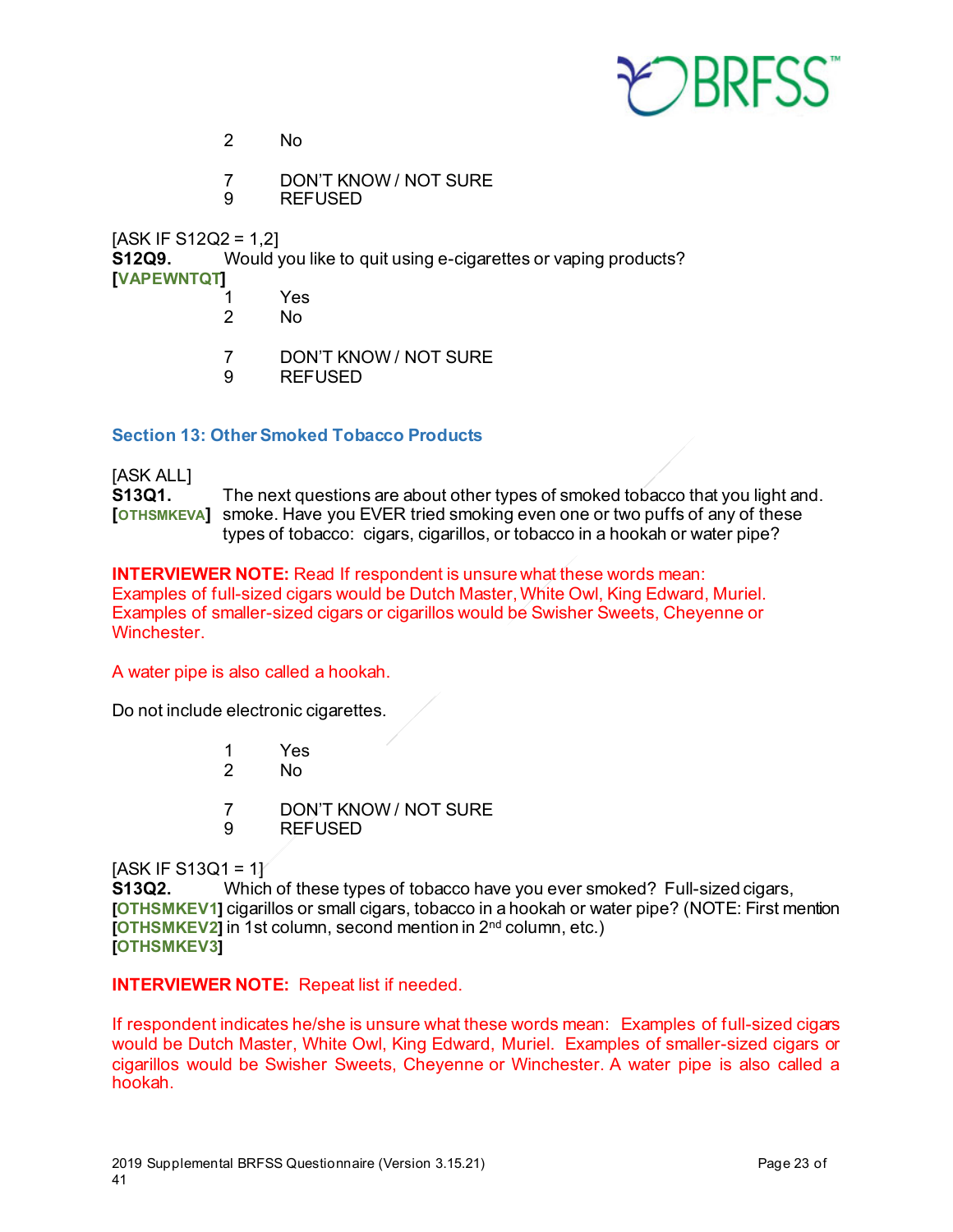

#### **SELECT ALL THAT APPLY**

- 1 Yes, full-sized cigars<br>2 Yes, cigarillos or smal
- 2 Yes, cigarillos or small cigars<br>3 Yes, tobacco in a hookah or w
- Yes, tobacco in a hookah or water pipe
- 8 No (none) (verify) [EXCLUSIVE] [GO BACK TO S13Q1]<br>7 DON'T KNOW / NOT SURE IEXCLUSIVEI
- DON'T KNOW / NOT SURE [EXCLUSIVE]
- 9 REFUSED [EXCLUSIVE]

 $[ASK IF S13Q2 = 1]$ 

**S13Q3.** In the past 30 days, did you smoke FULL SIZE cigars? **[CIGARNOW]**

- 1 Yes
- No.
- 7 DON'T KNOW / NOT SURE
- 9 REFUSED

[ASK IF S13Q2 = 2]<br>**S13Q4.** In the

In the past 30 days, did you smoke CIGARILLOS, or SMALL CIGARS? **[CIGRLONOW]**

- 1 Yes
- No
- 7 DON'T KNOW / NOT SURE
- 9 REFUSED

 $[ASK IF S13Q2 = 3]$ 

**S13Q5.** In the past 30 days, did you smoke tobacco in a HOOKAH or a WATER PIPE? **[HOOKAHNOW]**

- 1 Yes
- 2 No
- 7 DON'T KNOW / NOT SURE
- 9 REFUSED

#### <span id="page-23-0"></span>**Section 14: Smokeless Tobacco Use**

[ASK ALL]

**S14Q1.** Do you CURRENTLY use chewing tobacco, snuff, snus, or iq'mik every day, **[USENOW3]** some days, or not at all?

**INTERVIEWER NOTE:** Snus (rhymes with 'goose'). Snus (Swedish for snuff) is a moist smokeless tobacco, usually sold in small pouches that are placed under the lip against the gum.

**INTERVIEWER NOTE:** Iq'mik (also known as blackbull) is a form of smokeless tobacco that is chewed. It is made by mixing fire-cured tobacco leaves and "punk ash", which is the ash generated by burning a fungus that grows on birch trees.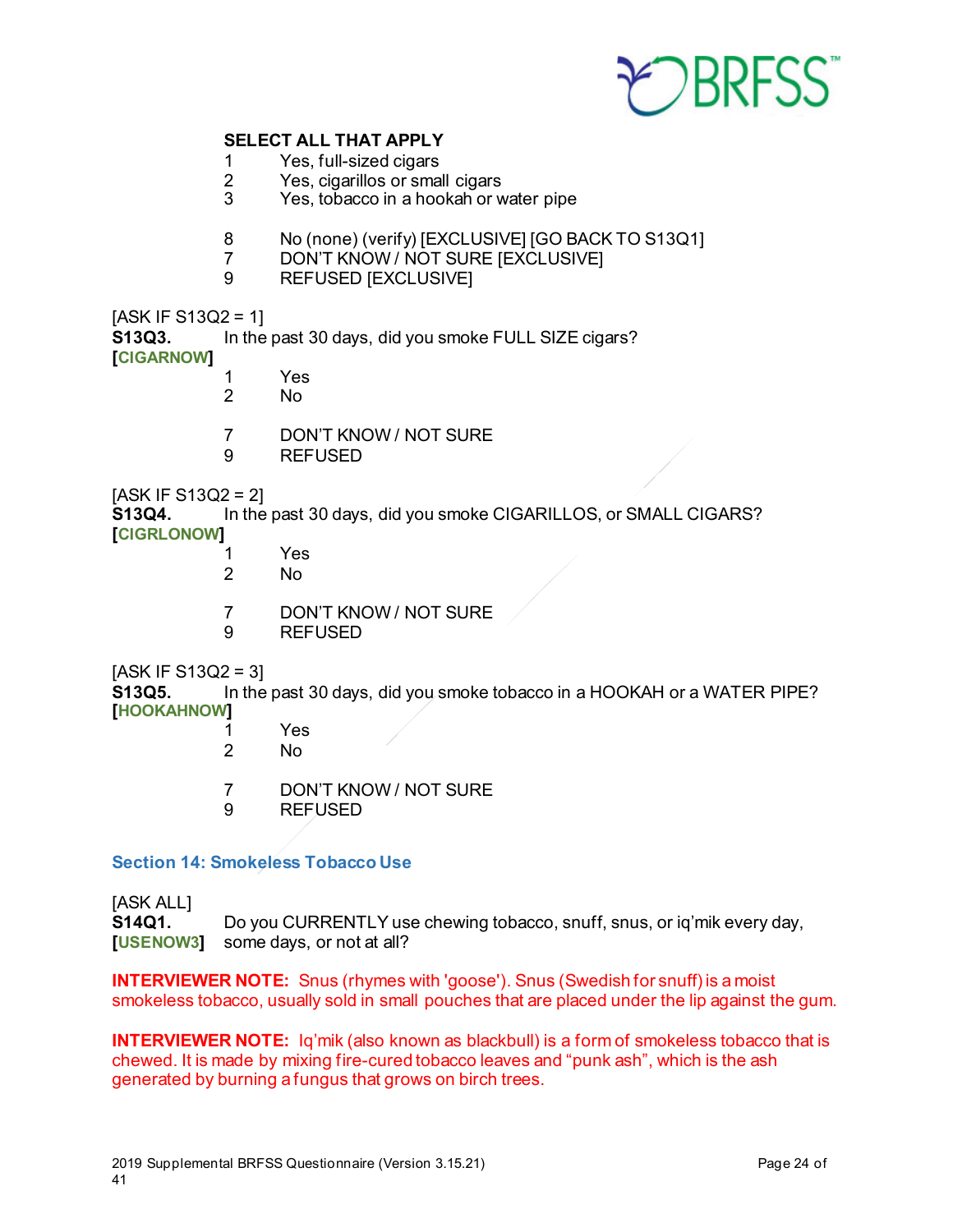

- 1 Every day
- 2 Some days<br>3 Not at all
- Not at all

#### **DO NOT READ:**

- 7 DON'T KNOW / NOT SURE
- 9 REFUSED

 $[ASK IF S14Q1 = 1,2]$ 

**S14Q2.** Which smokeless tobacco products do you currently use? Chewing tobacco, **[USENWAK5]** snuff, snus, or iq'mik (also known as blackbull)? (NOTE: First mention in 1st **[USENWAK6]** column, second mention in 2<sup>nd</sup> column, etc.) **[USENWAK7] [USENWAK8] INTERVIEWER NOTE:** Iq'mik (also known as blackbull) is a form of smokeless **[USENWAK9]** tobacco that is chewed. It is made by mixing fire-cured tobacco leaves and "punk ash", which is the ash generated by burning a fungus that grows on birch trees.

**INTERVIEWER NOTE:** E-cigarettes are not included in "smokeless tobacco"; if this is the only product mentioned, go back to previous question and do code 03.

#### **Select all that apply:**

- 1 Yes, chewing tobacco<br>2 Yes. snuff
- 2 Yes, snuff<br>3 Yes. ia'mik
- 3 Yes, iq'mik or blackbull
- Yes, snus
- 5 Yes, other (specify)\_\_\_\_\_\_\_\_ **[USENWAKT]**

#### **DO NOT READ:**

97 DON'T KNOW / NOT SURE [EXCLUSIVE] 99 REFUSED [EXCLUSIVE]

 $[ASK IF S14Q1 = 1,2]$ 

**S14Q3.** How old were you when you first started using smokeless tobacco regularly? **[BEGSMKLS2]**

RANGE 1-100 years [NUMBER BOX]

- 888 Never used smokeless tobacco regularly<br>997 DON'T KNOW / NOT SURE
- DON'T KNOW / NOT SURE
- 999 REFUSED

#### <span id="page-24-0"></span>**Section 15: SLT and (Conventional) Cigarettes**

 $[ASK IF S6Q2 = 1, 2 AND S14Q1 = 1, 2]$ 

**S15Q1.** How long have you used both cigarettes and smokeless tobacco?

**[DUALLONGA]**

#### **PLEASE READ:**

- 1 For less than 1 month<br>2 For at least 1 month bi
- 2 For at least 1 month but less than 6 months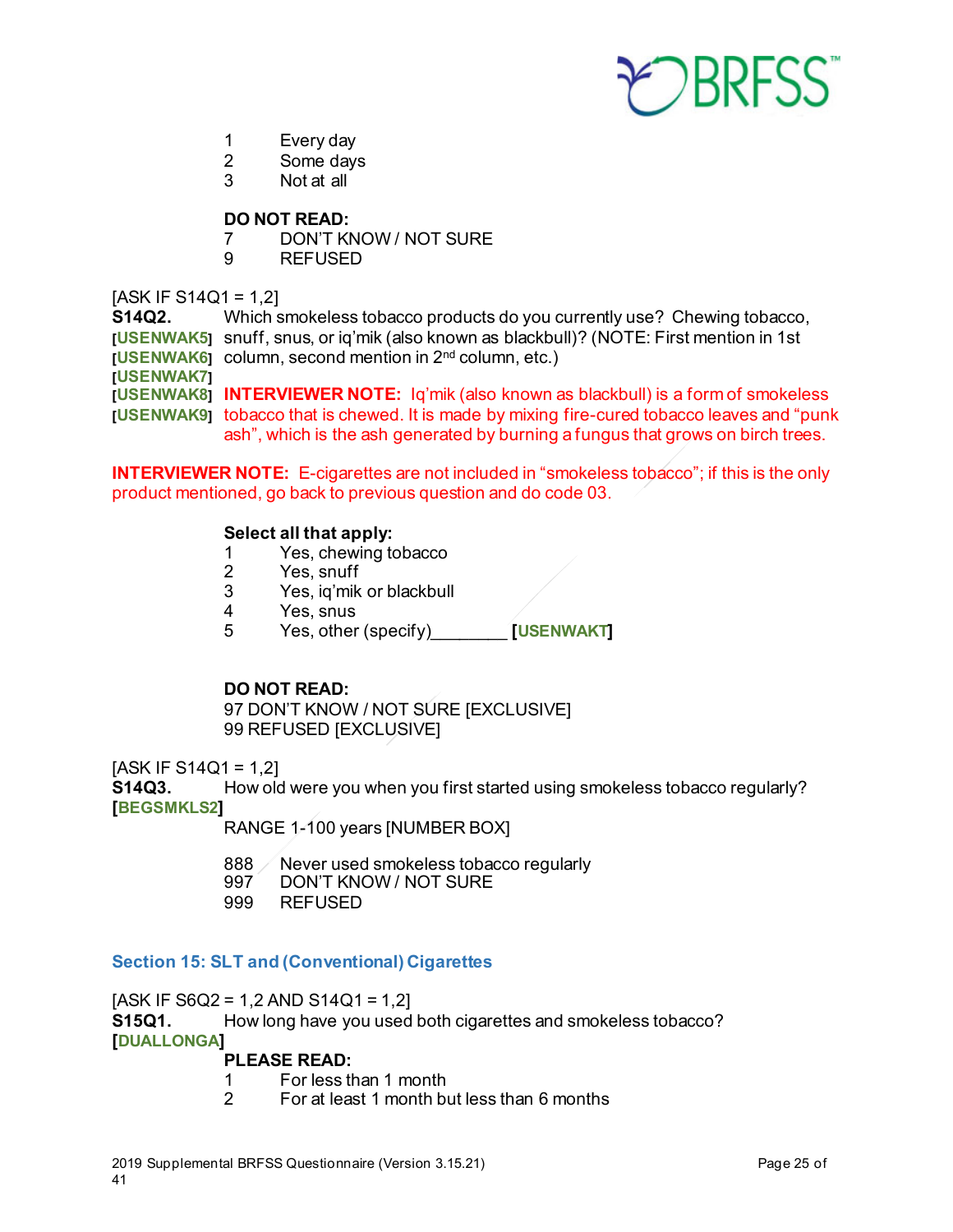

- 3 For at least 6 months but less than 1 year
- 4 For about a year<br>5 For more than a v
- 5 For more than a year but less than 5 years<br>6 For 5 years or more
- For 5 years or more

#### **DO NOT READ:**

7 DON'T KNOW / NOT SURE 9 REFUSED

 $[ASK IF S6Q2 = 1, 2 AND S14Q1 = 1, 2]$ 

**S15Q2.** Do you ever use smokeless tobacco in situations where smoking is not allowed or **[CIGALTSMK3]** in situations where you would prefer not to smoke conventional cigarettes?

- 1 Yes
- 2 No
- 7 DON'T KNOW / NOT SURE
- 9 REFUSED

# [ASK IF S6Q2 = 1,2 AND S14Q1 = 1,2]<br>**S15Q3.** Do you currently use smo

**S15Q3.** Do you currently use smokeless tobacco because you are trying to quit smoking **[CIGALTQTSMK3]** cigarettes?

- 1 Yes
- No.
- 7 DON'T KNOW / NOT SURE
- 9 REFUSED

#### <span id="page-25-0"></span>**Section 16: Secondhand Smoke Policies/SHS Exposure**

[ASK ALL]

**S16Q1.** How many people, including you, who live in your household currently smoke **[NUMSMOKE]** cigarettes, cigars, or pipes?

#### **DO NOT READ**

RANGE 1-18 [NUMBER BOX]

- 88 No current smokers in household<br>97 DON'T KNOW / NOT SURE
- DON'T KNOW / NOT SURE
- 99 REFUSED

[ASK ALL]

**S16Q2.** In the past 30 days, has anyone, including yourself, smoked cigarettes, cigars, or **[TOBACCO]** pipes anywhere inside your home?

- 1 Yes<br>2 No
- N<sub>o</sub>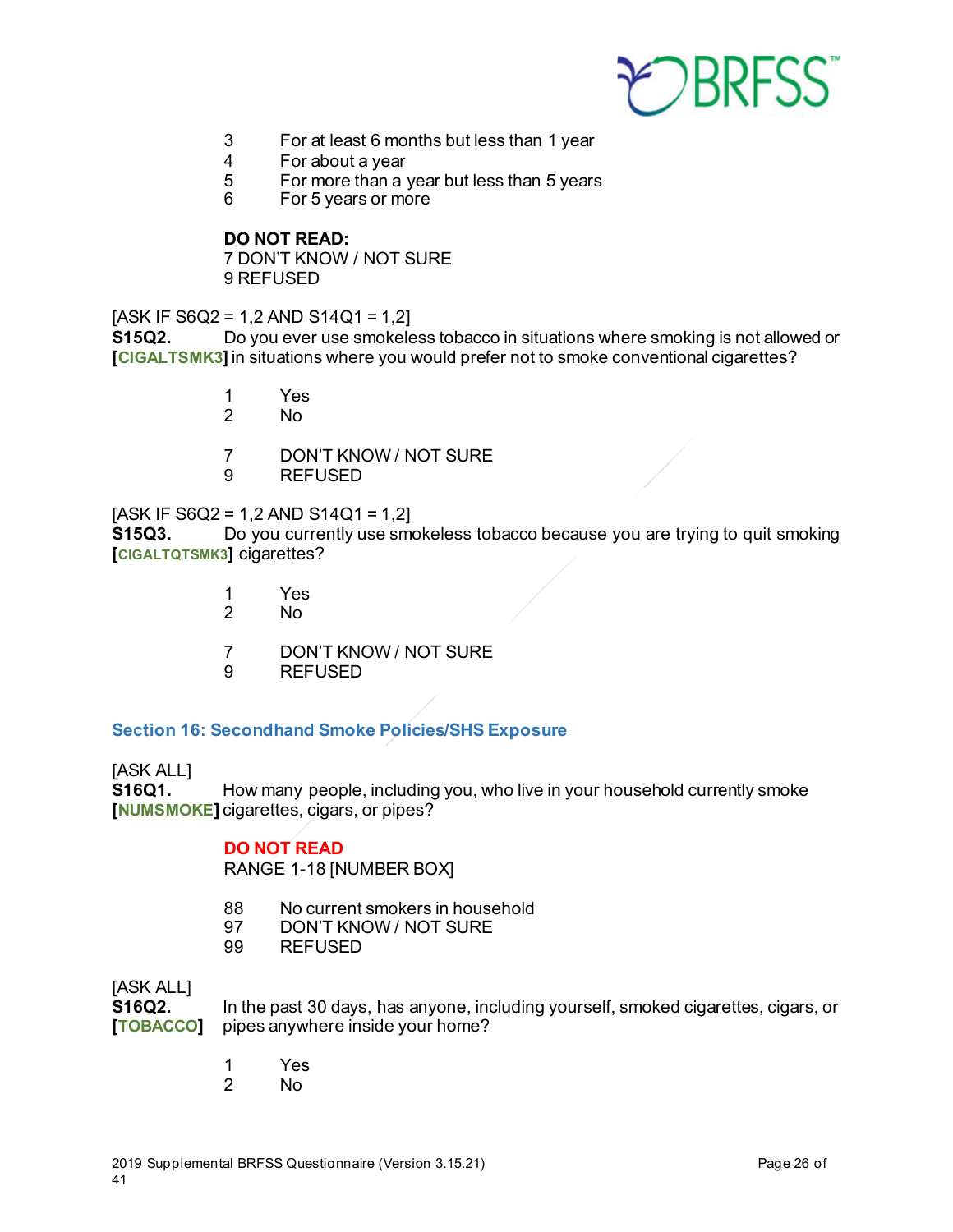

- 7 DON'T KNOW / NOT SURE
- 9 REFUSED

[ASK ALL]

**S16Q3.** In what type of place do you currently live? Is it …

**[HOMETYPE]**

- 
- 1 A single family home<br>2 An apartment. condo An apartment, condominium, or townhouse in which you share one or more walls with other units
- 3 Room in shared house, or boarding house
- 4 Other

#### **DO NOT READ:**

- 7 DON'T KNOW / NOT SURE
- 9 REFUSED

 $[ASK IF S16Q3 = 2,3]$ 

**S16Q4.** How often, if ever, have you experienced secondhand smoke drifting into your<br>**[SHSRENT]** home or into common spaces from nearby apartments or from outside? home or into common spaces from nearby apartments or from outside?

- 1 Every day<br>2 A few time
- 2 A few times a week<br>3 A few times a month
- 3 A few times a month<br>4 Rarely
- 4 Rarely<br>5 Never
- **Never**

# **DO NOT READ:**<br>7 DON'T KN

- 7 DON'T KNOW / NOT SURE<br>9 REFUSED
- 9 REFUSED

### [ASK ALL]

**S16Q5.** While working at your job, are you indoors most of the time?

- **[INDOORS]**
- 1 Yes
- 2 No<br>3 Not
- Not employed
- 7 DON'T KNOW / NOT SURE
- 9 REFUSED

#### $[ASK IF S16Q5 = 1,2]$

**S16Q6.** [IF S16Q5=02 INSERT "Even though most of the time you do not work indoors"], **[SHSINDR2]** In the past 30 days, were you exposed to smoke from someone else's cigarettes, cigars, or pipes anywhere indoors at your workplace?

- 1 Yes
- 2 No
- 3 My workplace does not have any indoor area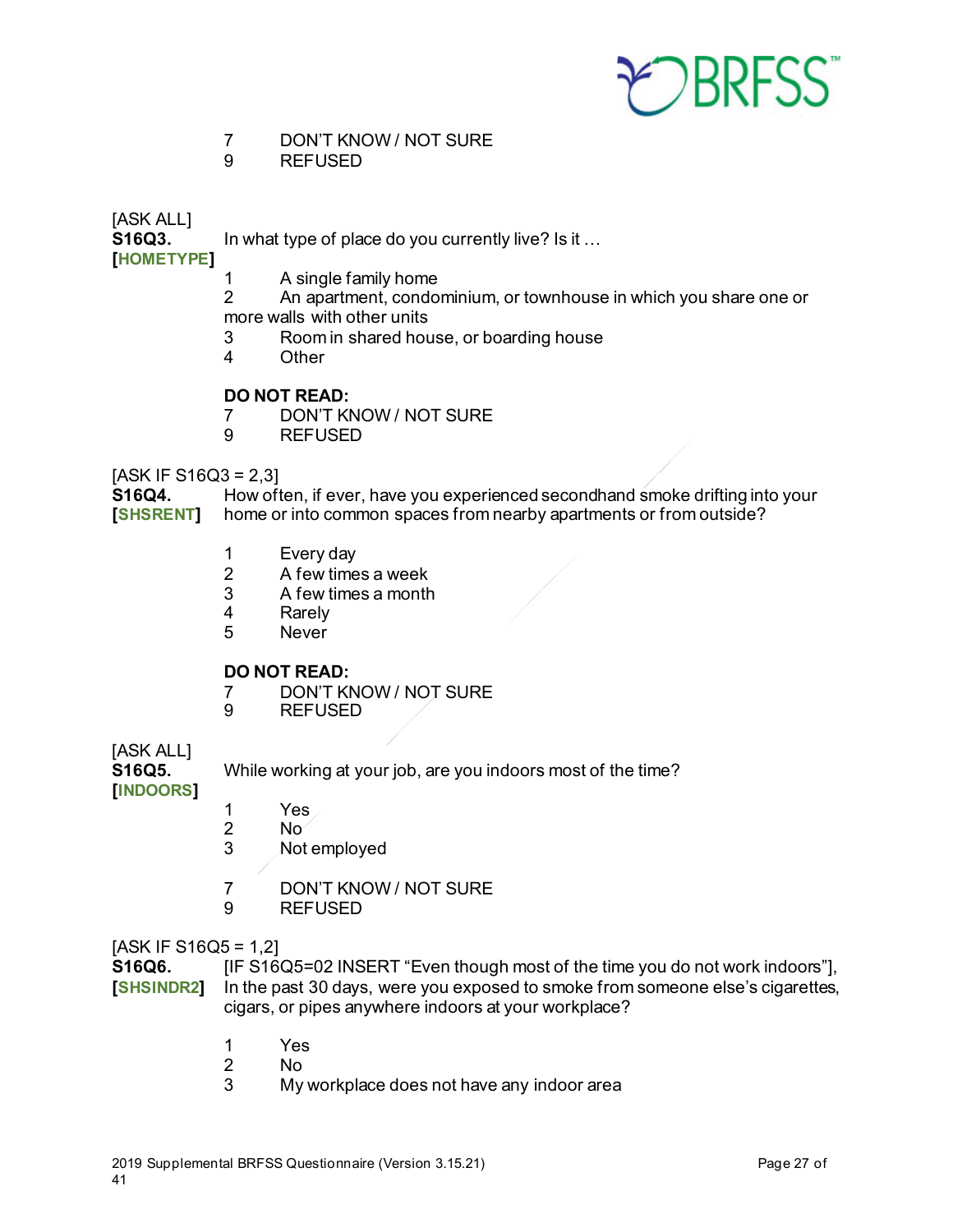

- 7 DON'T KNOW / NOT SURE
- 9 REFUSED

 $[ASK IF S16Q6 = 1,2]$ 

**S16Q7.** In the past 30 days, were you exposed to smoke from someone else's cigarettes,<br>**[SHSENTR]** cigars, or pipes outside, but NEAR the entrances or doorways to indoor areas of **[SHSENTR]** cigars, or pipes outside, but NEAR the entrances or doorways to indoor areas of your workplace?

- 1 Yes<br>2 No
- N<sub>o</sub>
- 3 My workplace does not have any indoor area
- 7 DON'T KNOW / NOT SURE
- 9 REFUSED

 $[ASK IF S16Q5 = 1,2]$ 

**S16Q8.** Which of the following best describes your place of work's official smoking policy **[SMKWORK3]** for work areas?

### **PLEASE READ:**

- 1 Smoking is not allowed in any work areas<br>2 Smoking is allowed in some work areas
- 2 Smoking is allowed in some work areas<br>3 Smoking is allowed in all work areas
- 3 Smoking is allowed in all work areas

#### **DO NOT READ:**

- 7 DON'T KNOW / NOT SURE<br>9 REFUSED
- 9 REFUSED

#### <span id="page-27-0"></span>**Section 17: Knowledge and Attitudes about Secondhand Smoke**

### [ASK ALL]

**S17Q1.** In your community, is cigarette smoking allowed in indoor work areas? **[SHSCOMM]**

- 1 Yes
	- No.
- 7 DON'T KNOW / NOT SURE
- 9 REFUSED

#### [ASK ALL]

**S17Q2.** In the past 30 days, have you seen anyone smoking in indoor work areas in your **[SHSWSEEN]** community?

- 1 Yes
- 2 No
- 7 DON'T KNOW / NOT SURE
- 9 REFUSED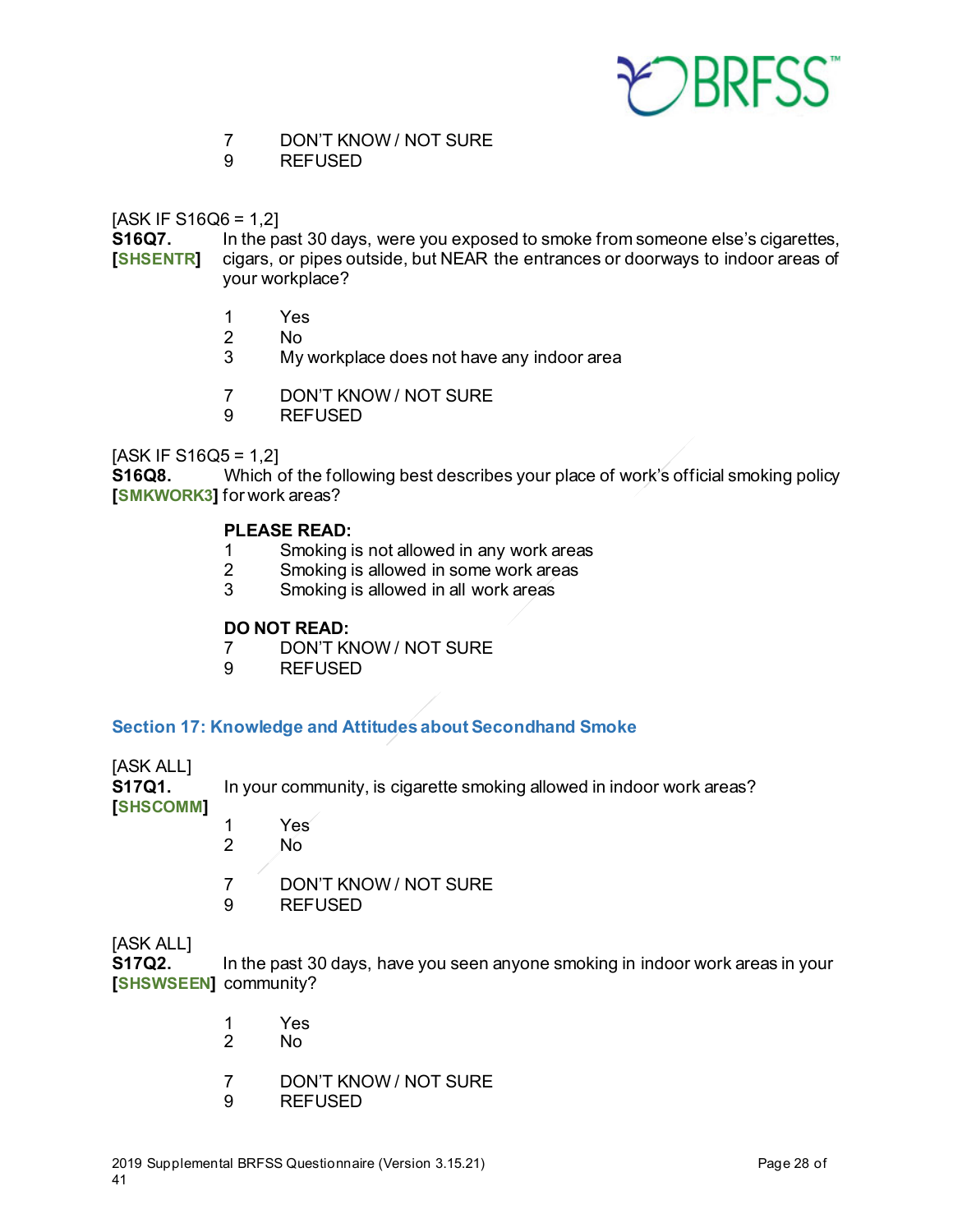

[ASK ALL]

**S17Q3.** In the past 30 days, have you seen anyone smoking at bars in your community? **[SHSBSEEN]**

- 1 Yes
- 2 No
- 3 I haven't gone to any bars in the last 30 days
- 7 DON'T KNOW / NOT SURE
- 9 REFUSED

# [ASK ALL]<br>**S17Q4.**

How strongly do you agree or disagree with the following statement?

**[SMKPROT]**

People should be protected from smoke from other people's cigarettes.

### **PLEASE READ:**

- 1 Strongly Agree<br>2 Agree
- 2 Agree<br>3 Disagre
- **Disagree**
- 4 Strongly Disagree

# **DO NOT READ:**<br>7 DON'T KN

- 7 DON'T KNOW / NOT SURE<br>9 REFUSED
- **REFUSED**

[ASK ALL]

**[ETSHARM}**

**S17Q5.** Do you think that breathing smoke from other people's cigarettes is:

- **PLEASE READ:**<br>1 Very harm 1 Very harmful to one's health<br>2 Somewhat harmful to one's h
- Somewhat harmful to one's health
- 3 Not very harmful to one's health
- 4 Not harmful at all to one's health

#### **DO NOT READ:**

- 7 DON'T KNOW / NOT SURE
- 9 REFUSED

# [ASK ALL]<br>**S17Q6.**

**S17Q6.** Would you say that breathing smoke from other people's cigarettes causes …

**[ETSLUNG]**

Lung cancer in adults?

- 1 Yes
- No.
- 7 DON'T KNOW / NOT SURE
- 9 REFUSED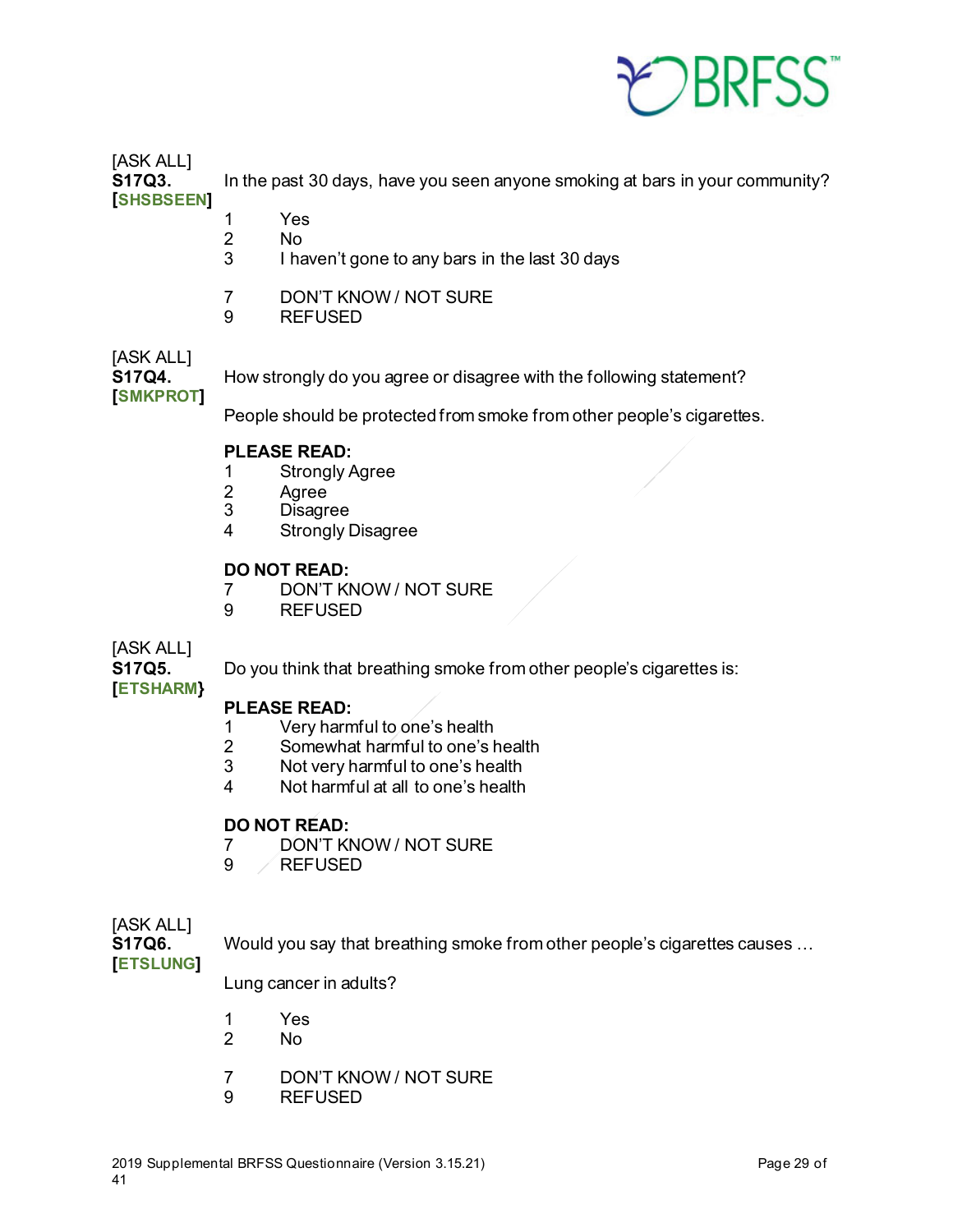

| [ASK ALL]<br>S17Q7.                   |                                                                  | Would you say that breathing smoke from other people's cigarettes causes |  |
|---------------------------------------|------------------------------------------------------------------|--------------------------------------------------------------------------|--|
| <b>ETSHEART</b>                       |                                                                  | Heart disease in adults?                                                 |  |
|                                       | 1<br>$\overline{2}$                                              | Yes<br><b>No</b>                                                         |  |
|                                       | 7<br>9                                                           | DON'T KNOW / NOT SURE<br><b>REFUSED</b>                                  |  |
| [ASK ALL]<br>S17Q8.<br><b>ETSRESP</b> |                                                                  | Would you say that breathing smoke from other people's cigarettes causes |  |
|                                       |                                                                  | Respiratory problems in children?                                        |  |
|                                       | 1<br>$\overline{2}$                                              | Yes<br>No                                                                |  |
|                                       | 7<br>9                                                           | DON'T KNOW / NOT SURE<br><b>REFUSED</b>                                  |  |
| [ASK ALL]<br>S17Q9.                   |                                                                  | Would you say that breathing smoke from other people's cigarettes causes |  |
| <b>ETSSIDS</b>                        | Sudden infant death syndrome, also known as SIDS, or crib death? |                                                                          |  |
|                                       | 1<br>$\overline{2}$                                              | Yes<br>No                                                                |  |
|                                       | 7                                                                | <b>DON'T KNOW/ NOT SURE</b>                                              |  |

9 REFUSED

#### <span id="page-29-0"></span>**Section 18: Social Norms and Secondhand Smoke**

[ASK ALL]<br>**S18Q1**. In the last year, have you visited a school in your community? **[SCHLVIST]** 1 Yes

- 2 No
- 7 DON'T KNOW / NOT SURE<br>9 REFUSED
- **REFUSED**

[ASK IF S18Q1 = 1]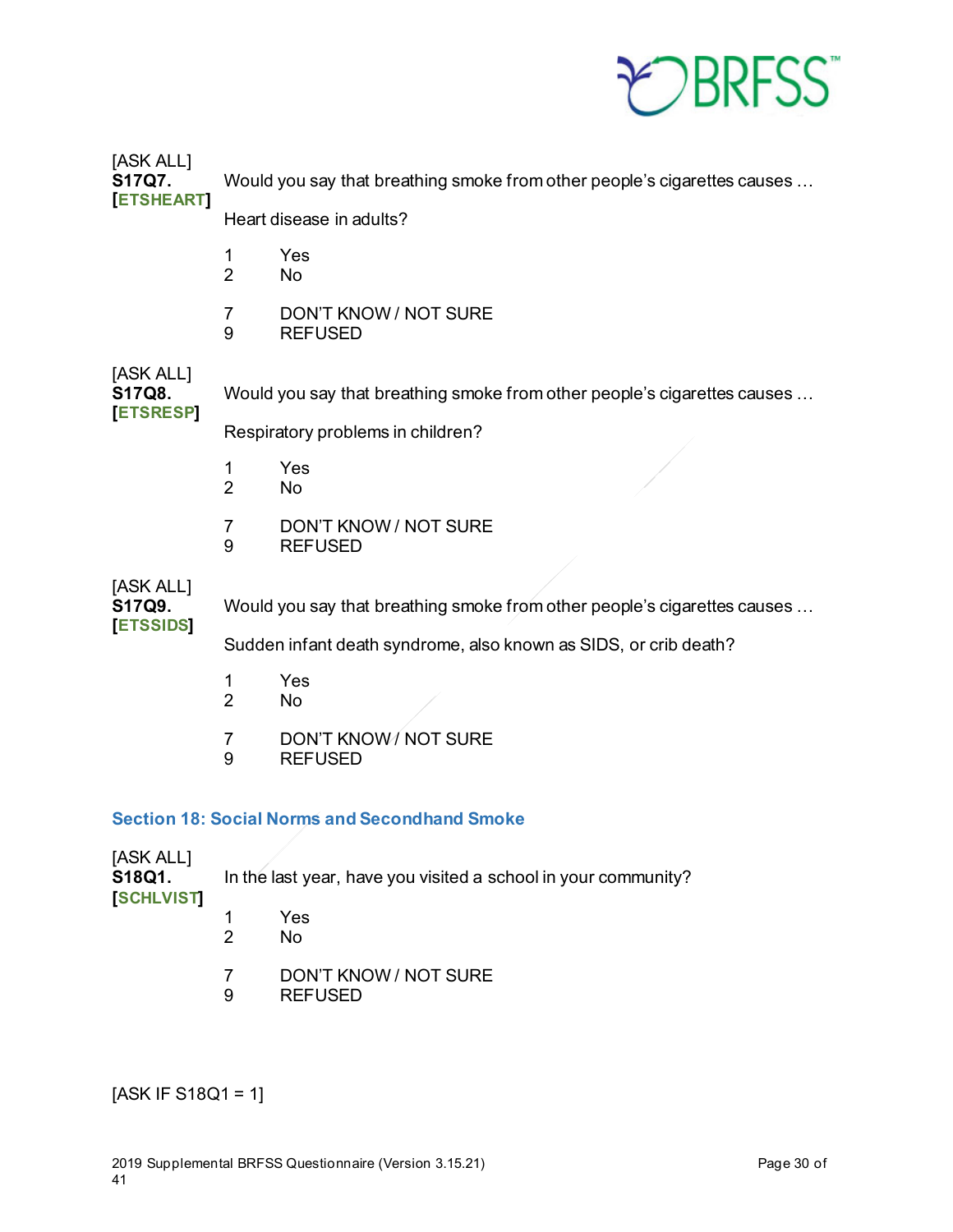

**S18Q2.** In the last year, how often have you seen people—including students, staff or **[SCHLSEEN]** visitors—smoking or using tobacco outside on school grounds, during school hours?

#### **PLEASE READ:**

- 1 All the time
- 2 Sometimes<br>3 Never
- **Never**

#### **DO NOT READ:**

- 7 DON'T KNOW / NOT SURE
- 9 REFUSED

# $[ASK IF S18Q1 = 1]$ <br>**S18Q3.** In the

In the last year, how often have you seen people (students, staff or visitors) **[SCHLAFTR]** smoking or using tobacco outside on school grounds, but after school hours?

# **PLEASE READ:**<br>1 All the tim

- 1 All the time<br>2 Sometimes
- 2 Sometimes<br>3 Never
- **Never**

### **DO NOT READ:**

- 7 DON'T KNOW / NOT SURE
- 9 REFUSED

 $[ASK IF S18Q1 = 1]$ 

**S18Q4.** In the last year, how often have you seen people (students, staff or visitors) **[SCHLINAF]** smoking or using tobacco inside school buildings, but after school hours?

### **PLEASE READ:**

- 1 All the time
- 2 Sometimes<br>3 Never
- **Never**

#### **DO NOT READ:**

- 7 DON'T KNOW / NOT SURE<br>9 REFUSED
- 9 REFUSED

[ASK ALL]

**S18Q5.** In the last year, how often have you seen students, school staff or other people **[SCHLSOFF]** smoking or using tobacco at school sponsored events held off school grounds?

# **PLEASE READ:**<br>1 All the time

- All the time
- 2 Sometimes
- 3 Never

### **DO NOT READ:**

7 DON'T KNOW / NOT SURE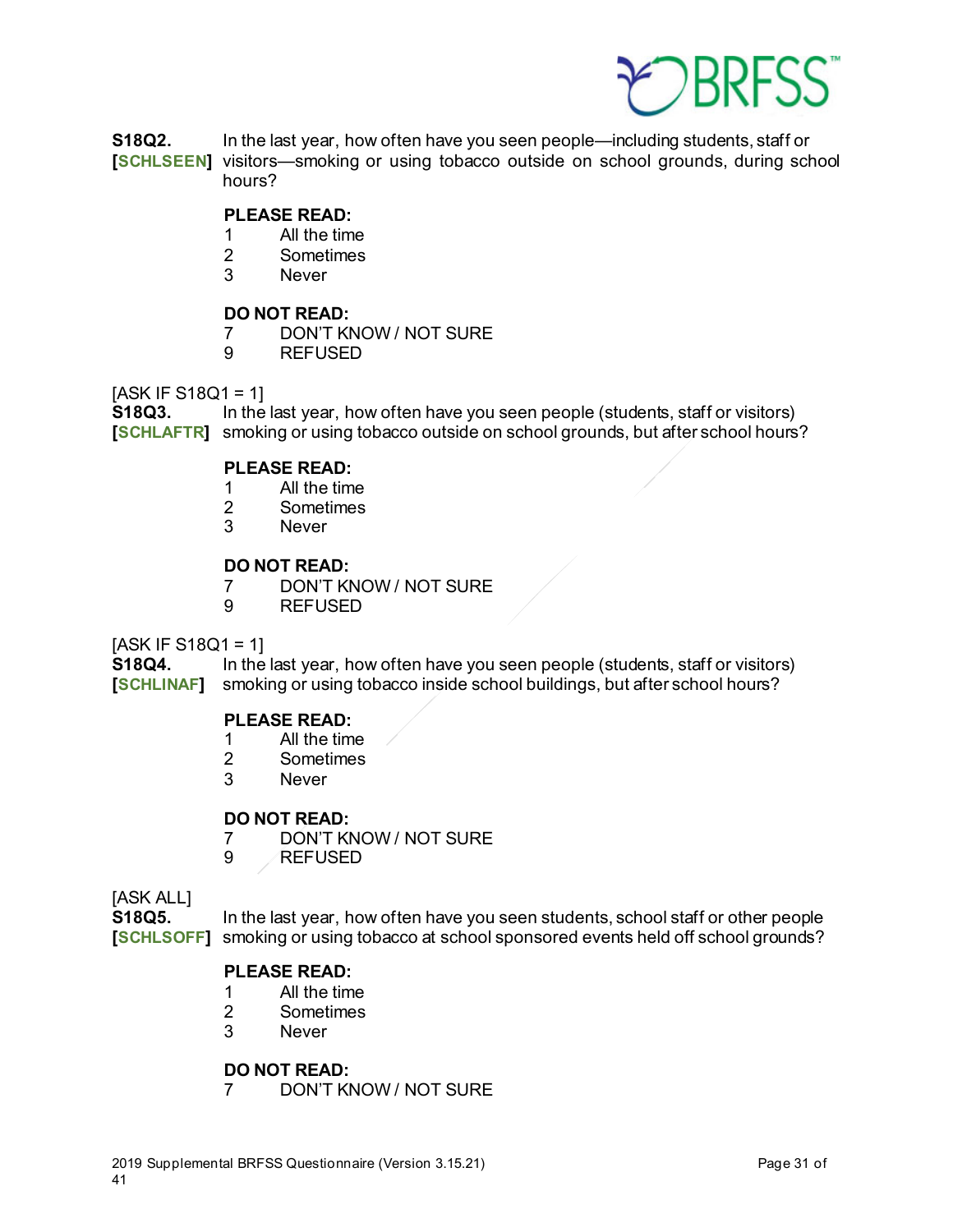

9 REFUSED

# [ASK ALL]<br>**S18Q6.**

In the last year, have you visited a hospital in your community?

**[HOSPVIST]**

- 1 Yes
	- No.
- 7 DON'T KNOW / NOT SURE
- 9 REFUSED

 $[ASK IF S18Q6 = 1]$ <br>**S18Q7.** In the In the last year, how often have you seen people smoking or using tobacco on **[HOSPOUT]** hospital grounds, such as walkways or outside building entrances?

#### **PLEASE READ:**

- 1 All the time<br>2 Sometimes
- 2 Sometimes<br>3 Never
- **Never**

#### **DO NOT READ:**

- 7 DON'T KNOW / NOT SURE
- 9 REFUSED

### [ASK ALL]

**S18Q8.** In the last year, have you visited a health clinic in your community?

**[CLNCVIST]**

If needed say: "A health clinic is a medical facility where patients do not stay overnight."

- 1 Yes
- No
- 7 DON'T KNOW / NOT SURE
- 9 REFUSED

 $[ASK IF S18Q8 = 1]$ 

**S18Q9.** In the last year, how often have you seen people smoking or using tobacco on **[CLNCOUT]** clinic grounds, such as walkways or outside building entrances?

### **PLEASE READ:**

- 1 All the time<br>2 Sometimes
- 2 Sometimes<br>3 Never
- **Never**

#### **DO NOT READ:**

- 7 DON'T KNOW / NOT SURE<br>9 REFUSED
- **REFUSED**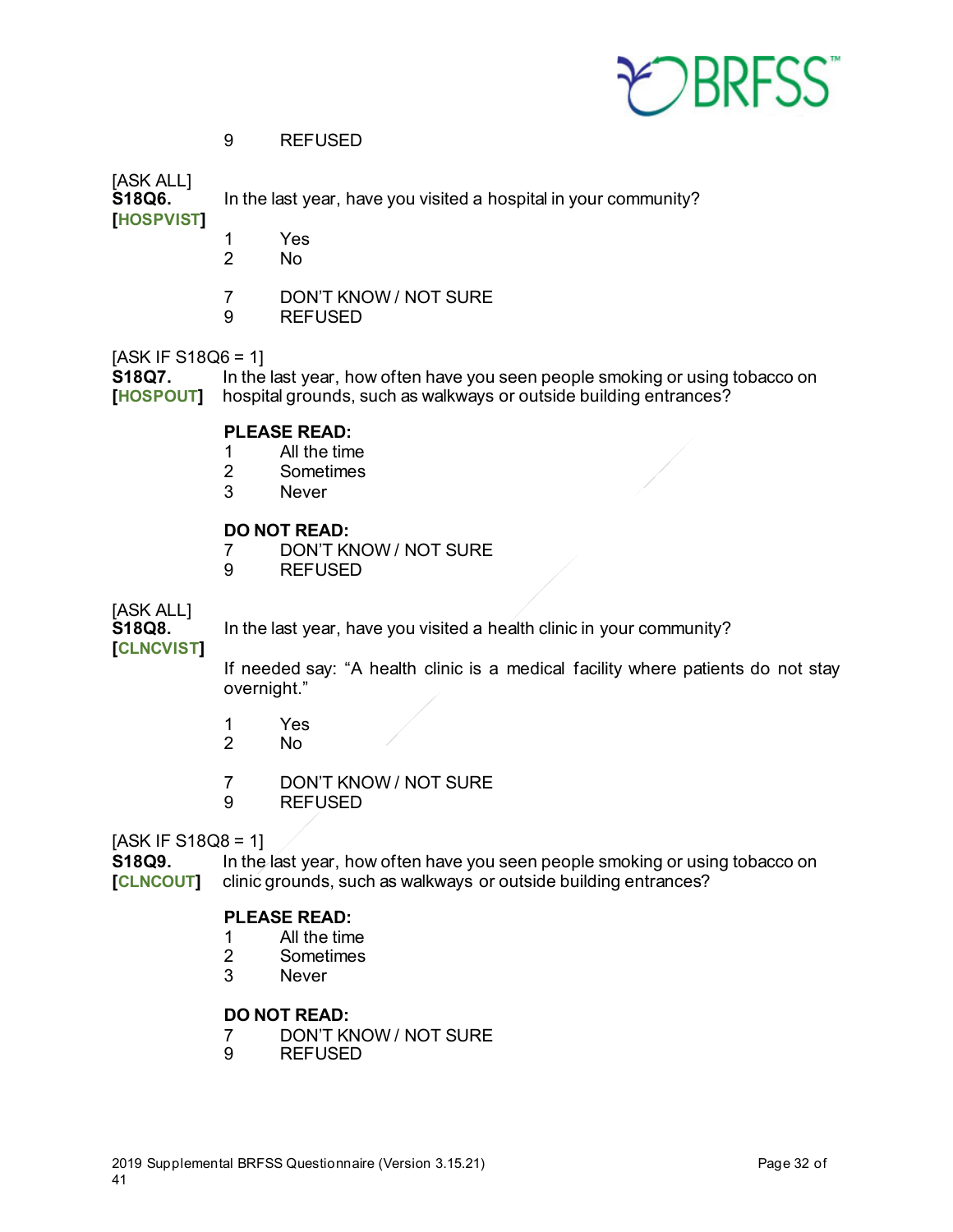

[ASK ALL]

**S18Q10.** Some communities have local groups that work on tobacco prevention. To your **[TOBPRECO]** knowledge, has there been a local group doing tobacco prevention work in your community over the past few years?

- 1 Yes
- 2 No
- 7 DON'T KNOW / NOT SURE<br>9 REFUSED
- **REFUSED**

#### <span id="page-32-0"></span>**Section 19: Alaska Quit Line**

[ASK ALL]<br>**S19Q1**.

**S19Q1.** Are you aware of Alaska's Tobacco Quit Line, which is a telephone service that **[QUITLINE]** can help people quit smoking or using smokeless tobacco?

- 1 Yes
- No
- 7 DON'T KNOW / NOT SURE
- 9 REFUSED

 $[ASK IF S19Q1 = 1]$ 

**S19Q2.** And how did you become aware of Alaska's Tobacco Quit Line?

**[QLAWARES]**

- 01 TV/Commercial (e.g., an ad or public service announcement on TV)<br>02 Radio (Ad or PSA)
- Radio (Ad or PSA)
- 03 Health Professional
- 
- 04 Family or Friends<br>05 Print (Ad) Interviey Print (Ad) Interviewer Note: includes Brochure/Newsletter/Flyer/Poster/Newspaper
- 06 Employer
- 07 Health Insurance
- 08 Other (specify)\_\_\_\_\_\_\_\_\_\_ **[QLAWAREO]**

INTERVIEWER NOTE**:** for open-end, type only the first answer mentioned, if it does NOT fit one of the categories above

#### **DO NOT READ:**

- 77 DON'T KNOW / NOT SURE<br>99 REFUSED
- **REFUSED**

### [ASK ALL]

**S19Q3.** Would you like the toll-free number [IF S6Q1=02 OR S6Q2=03 INSERT "for a **[QUITNUM]** friend or family member that smokes"]? 1-800-QUITNOW (784-8669)

- 1 Yes<br>2 No
- No.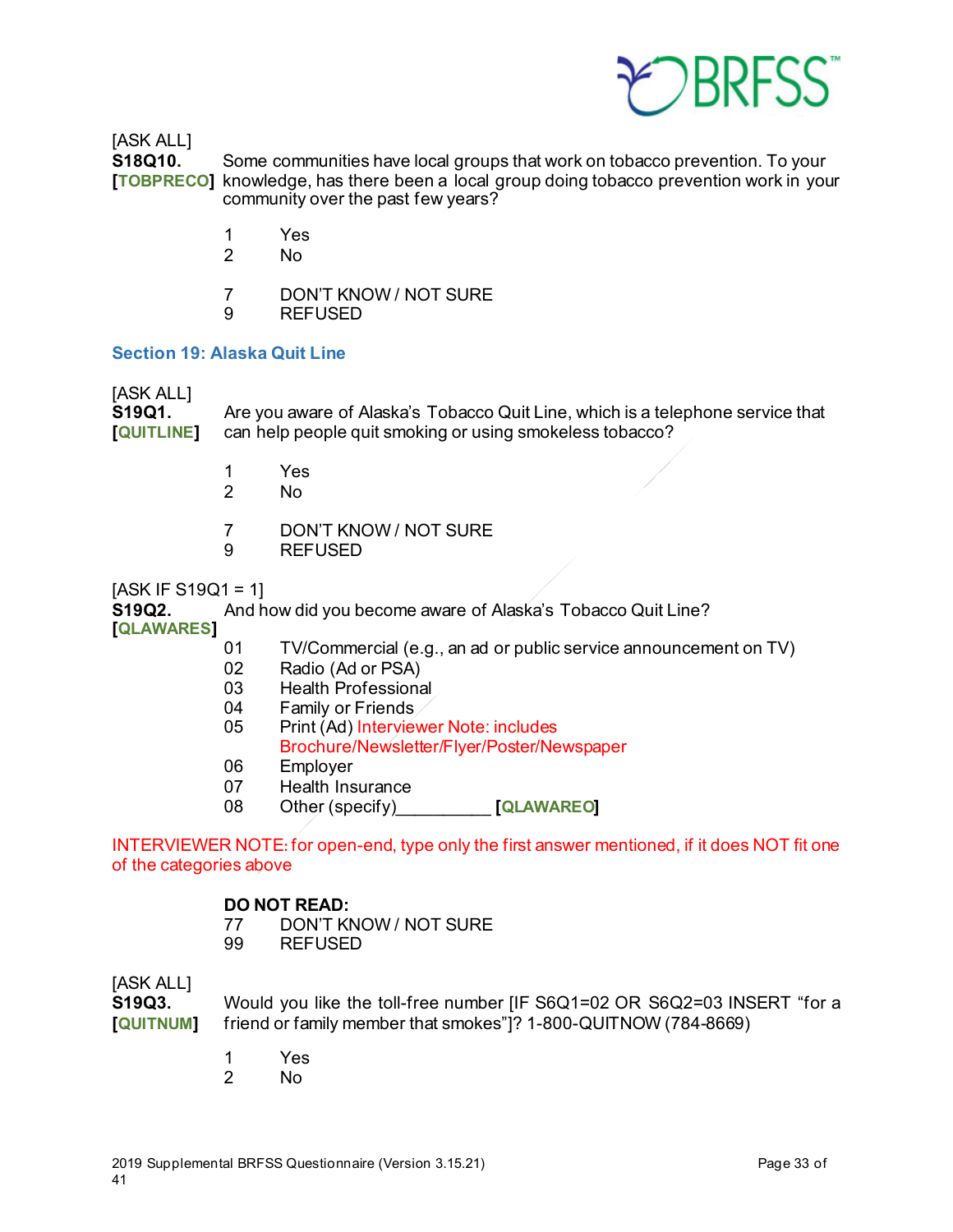

- 7 DON'T KNOW / NOT SURE
- 9 REFUSED

<span id="page-33-0"></span>**Section 20: Demographics**

[ASK ALL] **S20Q1.** What is your age? **[AGE]**

**READ IF NECESSARY:** I will ask you some questions about yourself in the next section. We include these questions so that we can compare health indicators by groups.

RANGE 18-99 [NUMBER BOX]

- 07 DON'T KNOW / NOT SURE
- 09 REFUSED

[ASK ALL] **S20Q2**. Are you Hispanic, Latino/a, or Spanish origin? **[HISPANC3]**

#### **INTERVIEWER NOTE:** One or more categories may be selected.

- 1 Mexican, Mexican American, Chicano/a
- 2 Puerto Rican
- **Cuban**
- 4 Another Hispanic, Latino/a, or Spanish origin
- 5 NO [EXCLUSIVE]<br>7 DON'T KNOW / N
- DON'T KNOW / NOT SURE [EXCLUSIVE]
- 9 REFUSED [EXCLUSIVE]

[ASK ALL]

[MUL=6] **S20Q3.** Which one or more of the following would you say is your race? **[MRACE1]**

### **INTERVIEWER NOTE:** Select all that apply.

- 10 White
- 20 Black or African American
- 30 American Indian or Alaska Native
- 40 Asian
	- 41 Asian Indian<br>42 Chinese
	- **Chinese**
	- 43 Filipino
	- 44 Japanese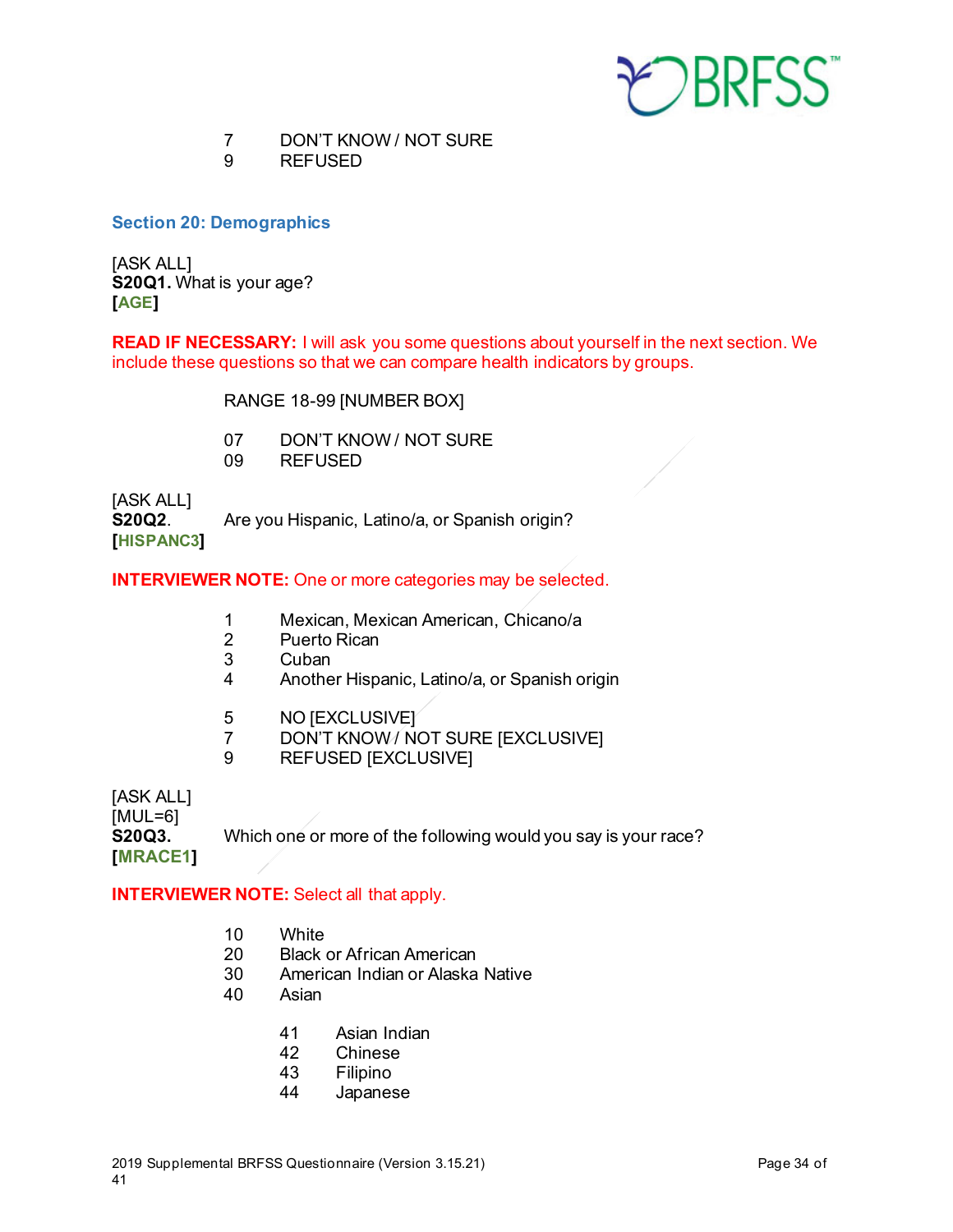

- 45 Korean
- 46 Vietnamese<br>47 Other Asian
- **Other Asian**
- 50 Pacific Islander
	- 51 Native Hawaiian<br>52 Guamanian or C
	- 52 Guamanian or Chamorro<br>53 Samoan
	- Samoan
	- 54 Other Pacific Islander
- 
- 60 OTHER<br>97 DON'T K 97 DON'T KNOW / NOT SURE [EXCLUSIVE]<br>99 REFUSED IEXCLUSIVEI
- REFUSED [EXCLUSIVE]

[ASK IF NBR(S20Q3)>1]

[DISPLAY ONLY RESPONSES CHOSEN AT S20Q3 AND 97 & 99]

**S20Q4.** Which one of these groups would you say best represents your race? **[ORACE3]**

**INTERVIEWER NOTE:** If respondent has selected multiple races in previous and refuses to select a single race, code "refused."

- 10 White
- 20 Black or African American
- 30 American Indian or Alaska Native<br>40 Asian
- **Asian** 
	- 41 Asian Indian<br>42 Chinese
	- **Chinese**
	- 43 Filipino
	- 44 Japanése<br>45 Korean
	- **Korean**
	- 46 Vietnamese
	- 47 Other Asian
- 50 Pacific Islander
	- 51 Native Hawaiian
	- 52 Guamanian or Chamorro
	- 53 Samoan<br>54 Other Pa
	- **Other Pacific Islander**
- 60 OTHER
- 97 DON'T KNOW / NOT SURE [EXCLUSIVE]
- 99 REFUSED [EXCLUSIVE]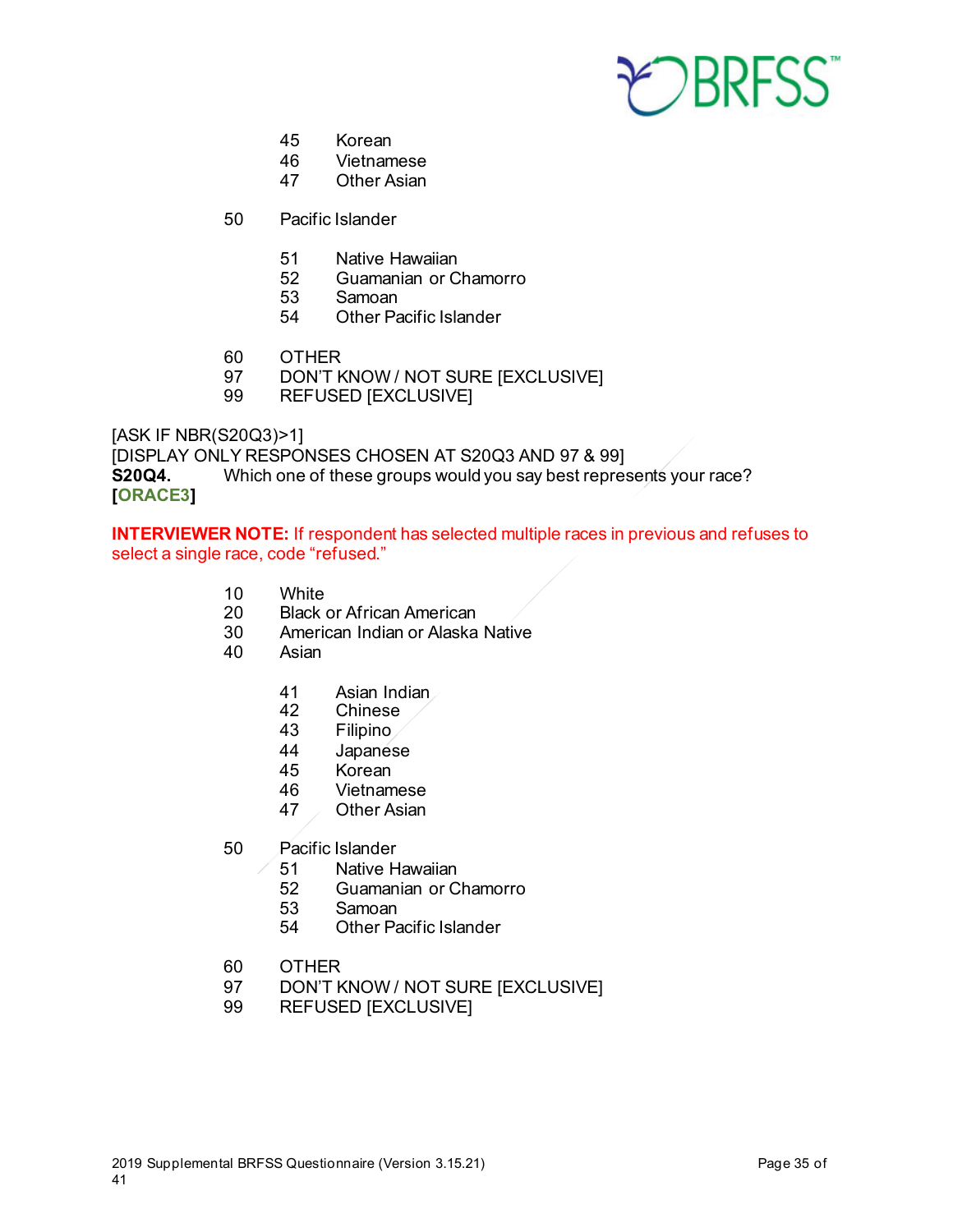

[ASK ALL] **S20Q5**. Do you consider yourself to be transgender? **[TRNSGNDR]** If yes, ask: "Do you consider yourself to be **1.** male-to-female, **2**. female-to-male,

or **3.** gender non-conforming?"

**READ IF NECESSARY:** Some people describe themselves as transgender when they experience a different gender identity from their sex at birth. For example, a person born into a male body, but who feels female or lives as a woman would be transgender. Some transgender people change their physical appearance so that it matches their internal gender identity. Some transgender people take hormones and some have surgery. A transgender person may be of any sexual orientation – straight, gay, lesbian, or bisexual.

**INTERVIEWER NOTE: If asked about definition of gender non-conforming**: Some people think of themselves as gender **non-conforming** when they do not identify only as a man or only as a woman.

**INTERVIEWER NOTE:** Please say the number before the text response. Respondent can answer with either the number or the text/word.

- 1 Yes, Transgender, male-to-female<br>2 Yes, Transgender, female to male
- Yes, Transgender, female to male
- 3 Yes, Transgender, gender nonconforming<br>4 No
- N<sub>o</sub>
- 7 DON'T KNOW / NOT SURE
- 9 REFUSED

[ASK ALL] **S20Q6.** Are you…? **[MARITAL]**

- 1 Married
- 
- 2 Divorced<br>3 Widowed **Widowed**
- 4 Separated
- 
- 5 Never married, Or<br>6 A member of an ur 6 A member of an unmarried couple
- 9 REFUSED

[ASK IF HGENDER=1 AND CSTATE NE 02]

**S20Q7 1A.** The next question is about sexual orientation and gender identity. Which of the **[SOMALE]** following best represents how you think of yourself?

**READ IF NECESSARY:** We ask this question in order to better understand the health and health care needs of people with different sexual orientations.

**INTERVIEWER NOTE:** Please say the number before the text response. Respondent can answer with either the number or the text/word. If the respondent does not understand the question topic, code 97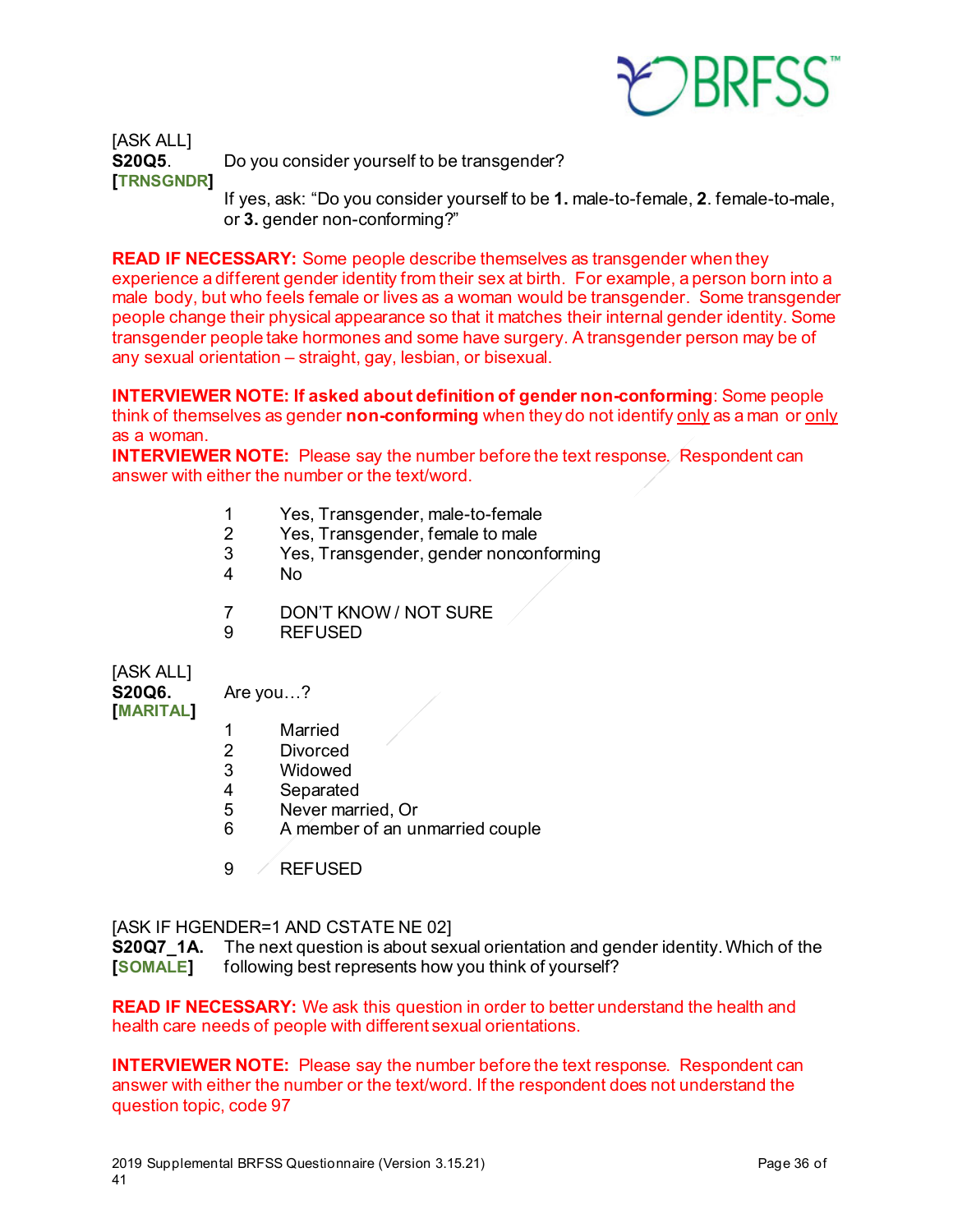

#### **PLEASE READ:**

- 1 Gay<br>2 Strai
- Straight, that is, not gay
- 3 Bisexual
- 4 Something else

# **DO NOT READ:**

- 7 I don't know the answer / the respondent did not understand the question<br>9 REFUSED
- **REFUSED**

#### [ASK IF HGENDER=2 AND CSTATE NE 02]

**S20Q7\_1B.** The next two questions are about sexual orientation and gender identity. Which **[SOFEMALE]** of the following best represents how you think of yourself?

**READ IF NECESSARY:** We ask this question in order to better understand the health and health care needs of people with different sexual orientations.

**INTERVIEWER NOTE:** Please say the number before the text response. Respondent can answer with either the number or the text/word. If the respondent does not understand the question topic, code 97.

#### **PLEASE READ:**

- 1 Lesbian or Gay<br>2 Straight, that is,
- Straight, that is, not gay
- 3 Bisexual<br>4 Somethir
- Something else

# **DO NOT READ:**

- 7 I don't know the answer / the respondent did not understand the question<br>9 REFUSED
- 9 REFUSED

[ASK ALL]

**S20Q8.** What is the highest grade or year of school you completed? **[EDUCA\_AK]**

#### **INTERVIEWER NOTE: READ ONLY IF NECESSARY**

**INTERVIEWER NOTE:** If respondent says Grade 12: "When you say that you completed 12th grade, does that mean you graduated with a diploma from your high school or a correspondence school or home-school, or did you receive a GED?"

- 1 Never attended school or only attended kindergarten<br>2 Grades 1 through 8 (Elementary)
- 2 Grades 1 through 8 (Elementary)<br>3 Grades 9 through 11 (Some high
- 3 Grades 9 through 11 (Some high school)<br>4 Grade 12 or GED (High school graduate)
- 4 Grade 12 or GED (High school graduate)<br>5 College 1 year to 3 years (Some college o
- College 1 year to 3 years (Some college or technical school)
- 6 College 4 years or more (College graduate)<br>7 GED (High School equivalence diploma)
- 7 GED (High School equivalence diploma)
- 8 Home-schooled with diploma or correspondence school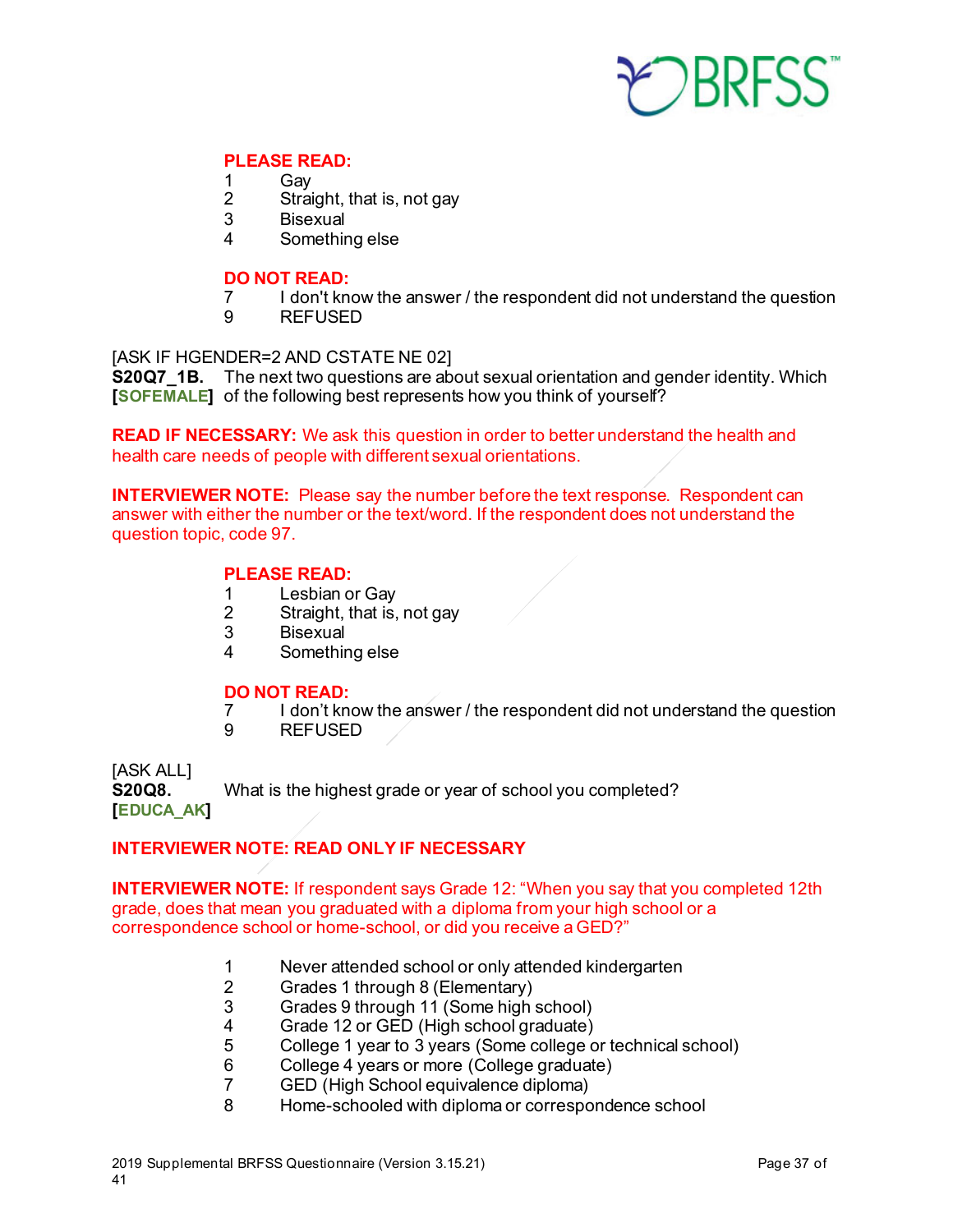

### 9 REFUSED

[ASK ALL]<br>**S20Q9.** Do you own or rent your home? **[RENTHOM1]**

**INTERVIEWER READ IF NECESSARY:** We ask this question in order to compare health indicators among people with different housing situations.

**INTERVIEWER NOTE:** Home is defined as the place where you live most of the time/the majority of the year.

**INTERVIEWER NOTE:** Other arrangement may include group home, staying with friends or family without paying rent. (includes "rent to own")

- 01 Own<br>02 Rent
- **Rent**
- 03 Other arrangement
- 97 DON'T KNOW / NOT SURE
- 99 REFUSED

[ASK ALL]

**S20Q10**. What is the ZIP Code where you currently live?

**[ZIPCODE1]**

RANGE 00000-99996 [NUMBER BOX]

99997 DON'T KNOW / NOT SURE 99999 REFUSED

[ASK IF SAMPTYPE=1]

**S20Q11.** Not including cell phones or numbers used for computers, fax machines or **[NUMHHOL3]** security systems, do you have more than one telephone number in your household?

- 1 Yes
- No
- 7 DON'T KNOW / NOT SURE
- 9 REFUSED

[ASK IF S20Q11=1 AND SAMPTYPE=1]

**S20Q12.** How many of these telephone numbers are residential numbers? **[NUMPHON2]**

RANGE 1-6 [NUMBER BOX]

- 7 DON'T KNOW / NOT SURE
- 9 REFUSED

[ASK IF SAMPTYPE =1]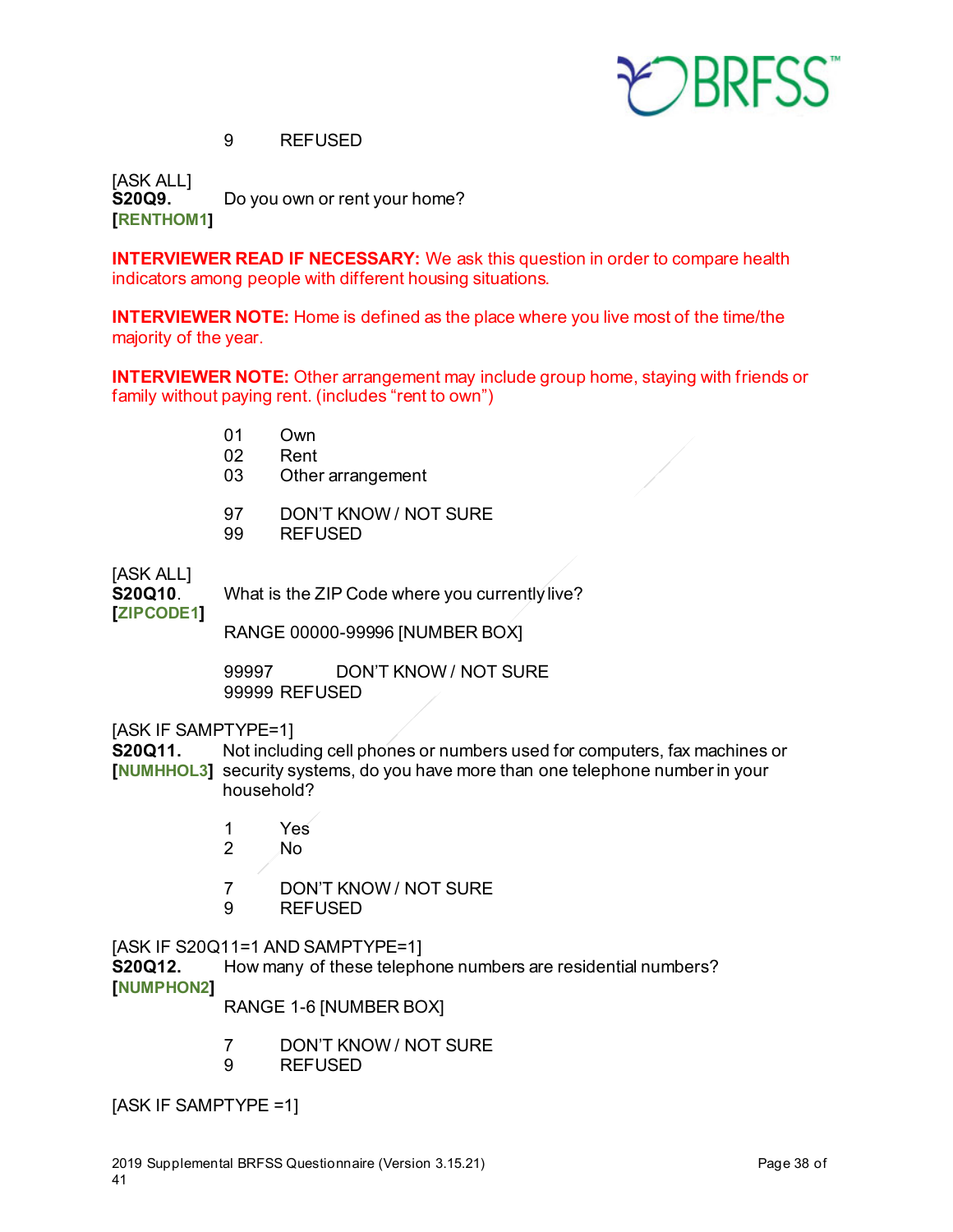

**S20Q13.** How many cell phones do you have for personal use? **[CPDEMO1B] INTERVIEWER NOTE:** Include cell phones used for both business and personal use.

RANGE 1-5 [NUMBER BOX]

- 6 Six or more
- 7 DON'T KNOW / NOT SURE
- 8 NONE
- 9 REFUSED

[ASK ALL]<br>**S20Q14.** Are you currently…? **[EMPLOY1] INTERVIEWER NOTE:** If more than one, say "Select the category which best describes you".

- 1 Employed for wages
- 2 Self-employed<br>3 Out of work for
- 3 Out of work for 1 year or more<br>4 Out of work for less than 1 year
- 4 Out of work for less than 1 year<br>5 A Homemaker
- 5 A Homemaker<br>6 A Student
- A Student
- 7 Retired
- Or
- 8 Unable to work
- 9 REFUSED

[ASK ALL]<br>**S20Q15A.** 

How many children live in your household who are... less than 5 years old?

**[CHLD04]**

RANGE 1-7 [NUMBER BOX]

#### **INTERVIEWER NOTE:** 7 = 7 OR MORE

- 8 NONE
- 9 / REFUSED

[ASK ALL]<br>**S20Q15B. [CHLD0512]**

How many children live in your household who are... 5 through 12 years old?

RANGE 1-7 [NUMBER BOX]

#### **INTERVIEWER NOTE:** 7 = 7 OR MORE

- 8 NONE
- 9 REFUSED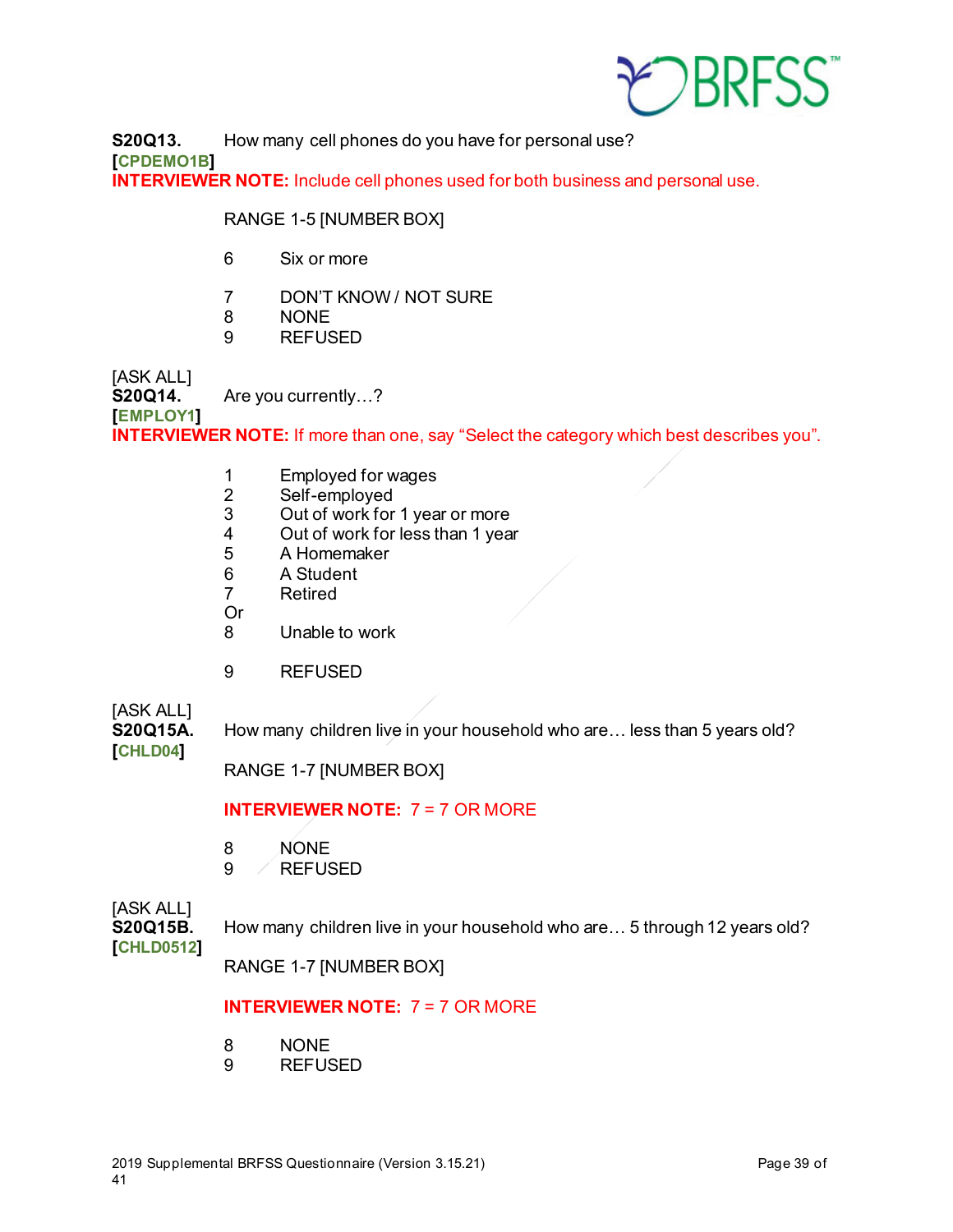

[ASK ALL] **S20Q15C.** How many children live in your household who are… 13 through 17 years old? **[CHLD1317]**

RANGE 1-7 [NUMBER BOX]

### **INTERVIEWER NOTE:** 7 = 7 OR MORE

- 8 NONE<br>9 REFUS
- **REFUSED**

[ASK ALL]

**S20Q16.** Is your annual household income from all sources…….**? (**Aggregated response **[INCOME100]** to income question)

- 01 Less than \$10,000
- 02 Less than \$15,000 (\$10,000 to less than \$15,000)
- 03 Less than \$20,000 (\$15,000 to less than \$20,000)
- 04 Less than \$25,000 (\$20,000 to less than \$25,000)
- 05 Less than \$35,000 (\$25,000 to less than \$35,000)<br>06 Less than \$50,000 (\$35,000 to less than \$50,000)
- Less than  $$50,000$  (\$35,000 to less than \$50,000)
- 07 Less than \$75,000 (\$50,000 to less than \$75,000)
- 08 \$75,000 or more<br>09 Less than \$85.00
- Less than \$85,000 (\$75,000 to less than \$85,000)
- 10 \$100,000 or more
- 97 DON'T KNOW / NOT SURE<br>99 REFUSED
- **REFUSED**

[ASK ALL]

**PS20Q17.** About how much do you weigh without shoes?

**[WEIGHT2]**

### **INTERVIEWER NOTE:** ENTER "P" FOR WEIGHT GIVEN IN POUNDS OR ENTER "K" FOR WEIGHT GIVEN IN KILOGRAMS

| 0050-0776 | Pounds (range 50 to 776)                                        |
|-----------|-----------------------------------------------------------------|
| 9023-9352 | Kilograms (range 23 to 352; 9 in first column indicates metric) |
|           |                                                                 |
| 7777      | DON'T KNOW / NOT SURE                                           |
| 9999      | <b>REFUSED</b>                                                  |
|           |                                                                 |

[ASK ALL]

**PS20Q18**. About how tall are you without shoes? **[HEIGHT3]**

**INTERVIEWER NOTE:** ENTER "F" FOR HEIGHT GIVEN IN FEET OR ENTER "M" FOR HEIGHT GIVEN IN CENTIMETERS

> 0200-0711 Feet/ Inches 9090-9254 9 \_Meters/\_ \_Centimeters (*9 in first column indicates metric*)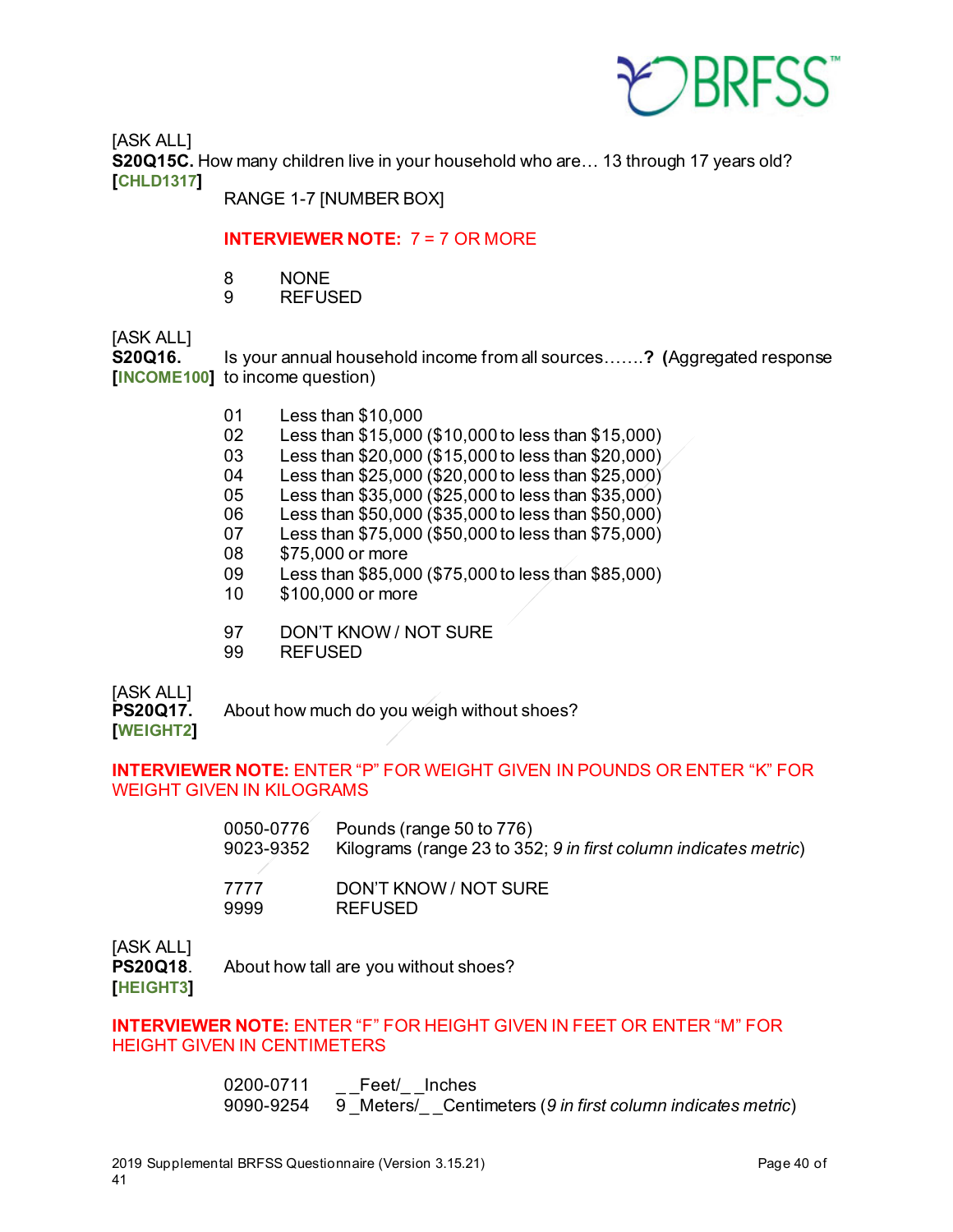

#### 7777 DON'T KNOW / NOT SURE 9999 REFUSED

[ASK IF HGENDER=2 AND S20Q1=18-49] **S20Q19.** To your knowledge, are you now pregnant? **[PREGNANT]**

- 1 Yes
	- N<sub>o</sub>
- 7 DON'T KNOW / NOT SURE
- 9 REFUSED

#### <span id="page-40-0"></span>**Section 21: CLOSE**

# [ASK ALL]<br>**S21Q1.**

From time to time the State of Alaska conducts other surveys to collect **[ACPERM]** information that will help us improve our programs and services. May we call you in the future to collect more information on health-related topics?

- 1 Yes
- No.
- 7 DON'T KNOW / NOT SURE
- 9 REFUSED

 $[ASK IF S21Q1 = 1]$ 

**S21Q2.** This means we might call you back for another phone interview, or invite you to **[ACASKNAM]** some focus groups in your area. Of course, you can always refuse to participate in future surveys.

> May I please have your first name, nickname, or initials, so that we know who to ask for?

- **[ACGETNAM]** 1 Gave Response [TEXT BOX]
	- 7 / DON'T KNOW<br>9 REFUSED
		- **REFUSED**

 $[ASK IF S21Q1 = 1]$ **S21Q3.** May we email you in the future to collect more information on health-related **[ACPERMEML]** topics?

- 1 Yes
- 2 No
- 7 DON'T KNOW / NOT SURE<br>9 REFUSED
- **REFUSED**